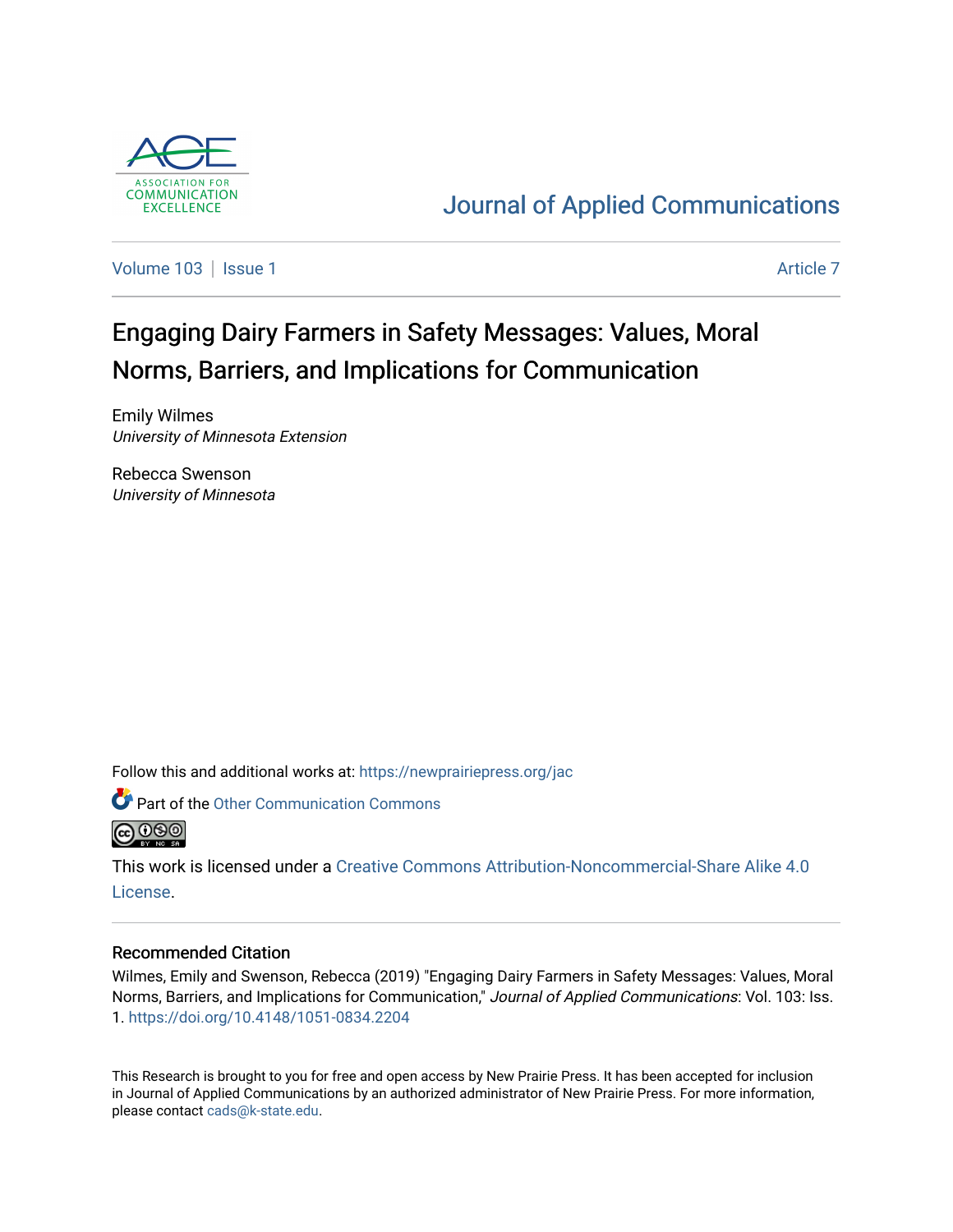## Engaging Dairy Farmers in Safety Messages: Values, Moral Norms, Barriers, and Implications for Communication

## **Abstract**

Dairy farms pose many hazards to farmers and their employees, including the risk of injury caused by handling animals. On many farms, there is a lack of consistent information and training related to farm safety topics, including stockmanship, or safe animal handling. The purpose of this qualitative research was to explore effective communication strategies that support the application of stockmanship practices and more broadly support health and safety measures and the adoption of new behaviors by farmers and their employees. Research was conducted in three stages via in-depth farm tours and inperson interviews, a qualitative survey, and follow-up phone interviews with dairy farmers. Findings identified four values and moral norms important to dairy farmers and four barriers to implementation of farm safety practices. The research also revealed publications and in-person meetings as key channels of communication and on-farm consultants as important influencers. From the research findings, three major recommendations emerged. These include using a train the trainer educational model, engaging with professionals and encouraging farmer-to-farmer communication, and leveraging digital resources.

## Keywords

dairy farmers, stockmanship, safety communication, employee training, engagement

### Cover Page Footnote/Acknowledgements

Funding for the research was provided by a pilot grant from the Upper Midwest Agricultural Safety and Health Center (UMASH). Earlier versions of this research were presented at the International Society for Agricultural Safety and Health (ISASH) conference and at the National Occupational Research Agenda (NORA) symposium.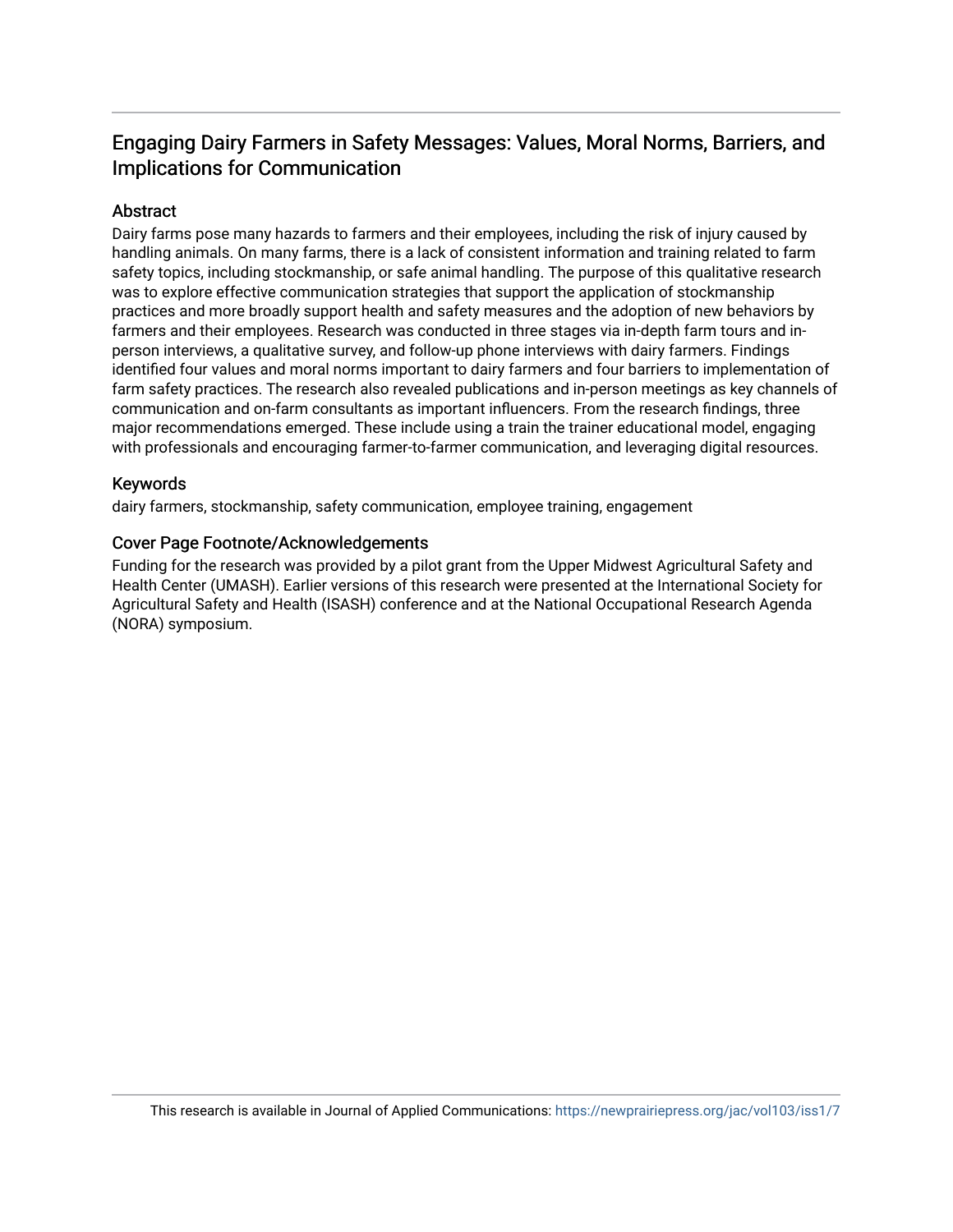#### **Introduction**

According to the United States Department of Agriculture Economic Research Service (2016), there were 787,000 hired farm workers in the United States in 2012. Approximately 346,280, or 44%, of these workers were employed on livestock farms. For these workers, injury events due to animals were the most frequent source of injury on dairy farms and the second most costly (Douphrate, Rosecrance, Stallones, Reynolds, & Gilkey, 2009; Roman-Muniz et al., 2006). On dairy farms specifically, the injury claim rate is 8.6 claims per 100 workers, and 28.9% of claims come as a result of animal handling activities (Douphrate et al., 2013).

Low stress animal handling, or stockmanship, can reduce animal-related worker injuries, improve worker well-being, and increase production. According to animal scientist Temple Grandin (1989), "An understanding of the behavior of livestock will facilitate handling, reduce stress, and improve both handler safety and animal welfare. Large animals can seriously injure handlers and/or themselves if they become excited or agitated." Stockmanship is the knowledgeable and skillful handling of livestock in a safe, efficient, effective, and low-stress manner. Stockmanship education for dairy producers is a crucial part of reducing animal-involved injuries and increasing overall farm safety. As Rushen and de Passillé (2010) write, "Of all farm animals, dairy cows have the closest contact with people because of regular milking. Good handling practices, then, are particularly important for dairy and much research has shown that the way dairy cows are handled can have a large impact on their productivity."

Despite the connection to increased productivity and decreased injury, changing animal handling practices can be difficult, and scholars argue it might be easier to convince producers to purchase new, expensive equipment rather than make simple, low-cost modifications to longestablished behaviors (Grandin, 2003; Rushen & de Passillé, 2010; Hemsworth, 2003). There is a need to identify the knowledge, attitudes, and beliefs among farm workers that influence behavior change and adoption, and increase engagement with stockmanship practices, farm safety information, and worker training materials. The purpose of this research was to examine values and barriers that might influence dairy producers' behavioral intentions towards stockmanship, and in turn, to make recommendations that can guide more effective communication strategies for health and safety organizations interested in spurring additional conversations on the farm about safe animal handling practices.

#### **Literature Review**

This research examines how to encourage farmer's voluntary adoption of safe farm practices. Previous research on the adoption of health, safety and environmental practices has relied on frameworks useful for influencing and understanding decision-making and behavior change, including the theory of reasoned action (Fishbein & Ajzen, 1975; Ajzen & Fishbein, 1980; Azjen 1985), and the subsequent theory of planned behavior (Ajzen, 1991) and the integrated model of behavior prediction (Fishbein, 2000). These theories described how behavior change connects to attitudinal, normative, and efficacy beliefs that individuals hold about that behavior. The theory of planned behavior (Azjen, 1991) classified intention as the cause of performing a behavior and explained how extrinsic factors cause action from intention. Petrea (2001) nicely summed it up, "the components underlying intention include attitude, subjective norm (the individual's perception of social pressures to perform the behavior), and perceived control" (p.9).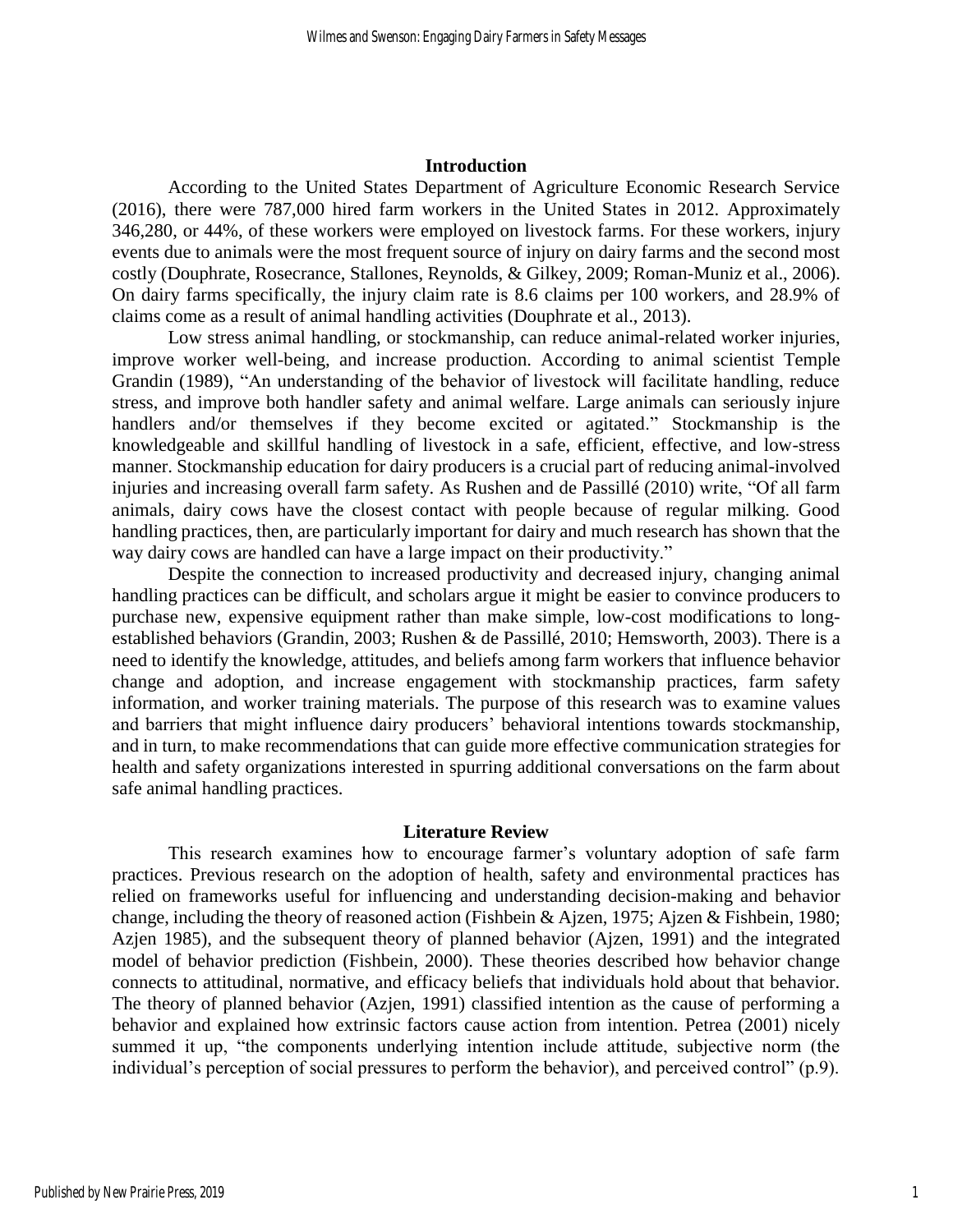Theories of communication and behavior change have had application in farm safety and health programming (Petrea, 2001). For example, Ellis-Iverson et al. (2009) described motivators and influencers using Azjen's (1985) theory of planned behavior. Ellis-Iverson et al. (2009) found three main extrinsic factors that influenced intent to act in their research of cattle producers: community and industry, culture and society, and knowledge, skills, and ability. Using theory of planned behavior, researchers predicted these factors could inhibit or provoke action if intent was already present (Ellis-Inverson et al., 2009).

Theories of communication and behavior change have also had application in work to engage farmers in environmental management (Mills et al.,2016). Mills et al. (2016) combined the theory of planned behavior and the value-belief-norm theory, developed by Stern et al. (1999), which looks at the influence of values and moral, or personal, norms on behavior. Mills et al. (2016) writes, "personal norms influence behavioural change because people wish to be morally responsible and maintain positive self-concepts" (p. 286, 2016). Mills et al. (2016) work on engaging farms in environmental practices is especially relevant to this project. In a survey of scholarship that used both the theory of planned behavior and value-belief-norm theory, they found eight common constructs that may influence farmers' behavior change: personal beliefs/personal attitudes, subjective norms/social influences, perceived behavioral control, response efficacy, selfidentity, personal norms, moral obligations, and social/group norms. This scholarship led Mills et al. (2016) to argue there is a close relationship between farmers *willingness to adopt* different practices, *ability to adopt* behaviors, and *engagement with advice* and support networks, which influences decision-making with environmental practices (Mills et. al, 2016). They suggest future research should continue to help clarify appropriate engagement strategies for adoption of voluntary behaviors. The current study reported here was guided by insights from Mills et al. (2016) and previous scholarship using theory of planned behavior and value-belief-norms theory, as researchers examined what values and moral norms might help encourage farmers *willingness to adopt* safe animal handling practices, what barriers might prevent their *ability to adopt* these practices, and what sources of information and networks might be helpful in encouraging farmers' *engagement with advice* about safe animal handling topics. Before discussing methods, researchers review additional literature on engagement with credible advice and networks, focusing on the context of a specific audience and topic: dairy producers and farm safety behaviors.

#### **Engagement with Credible Advice and Networks**

As mentioned above, credible sources of information, including a person, an organization, or a piece of media, have the potential to influence decision-making and increase engagement by producers. Oreszczyn, Lane, and Carr (2010) looked deeper into this possible influence on producers, and introduced the concept of webs of influencers on practice. This concept, for farmers, is a "...network of practice, characterised by a weak organisational framework but with a relatively stable network of other communities of practice they interact with" (Oreszczyn et al., 2010, p. 404). Influencers included individuals such as agronomists and farm employees, and organizations including government groups and research institutions. Influencers were listed as foreground, midground, or background influencers. Oreszczyn et al. (2010) wrote, "...a wider group of people and organisations are influencing farmers' practices rather than only influencing their views and attitudes" (p. 410).

It is not uncommon for livestock producers to seek out information from non-media sources. The work of Allen, Naile, Vestal, and Dozier (2014) revealed that local cattlemen most commonly sought out their local or consulting veterinarian for information. Other popular choices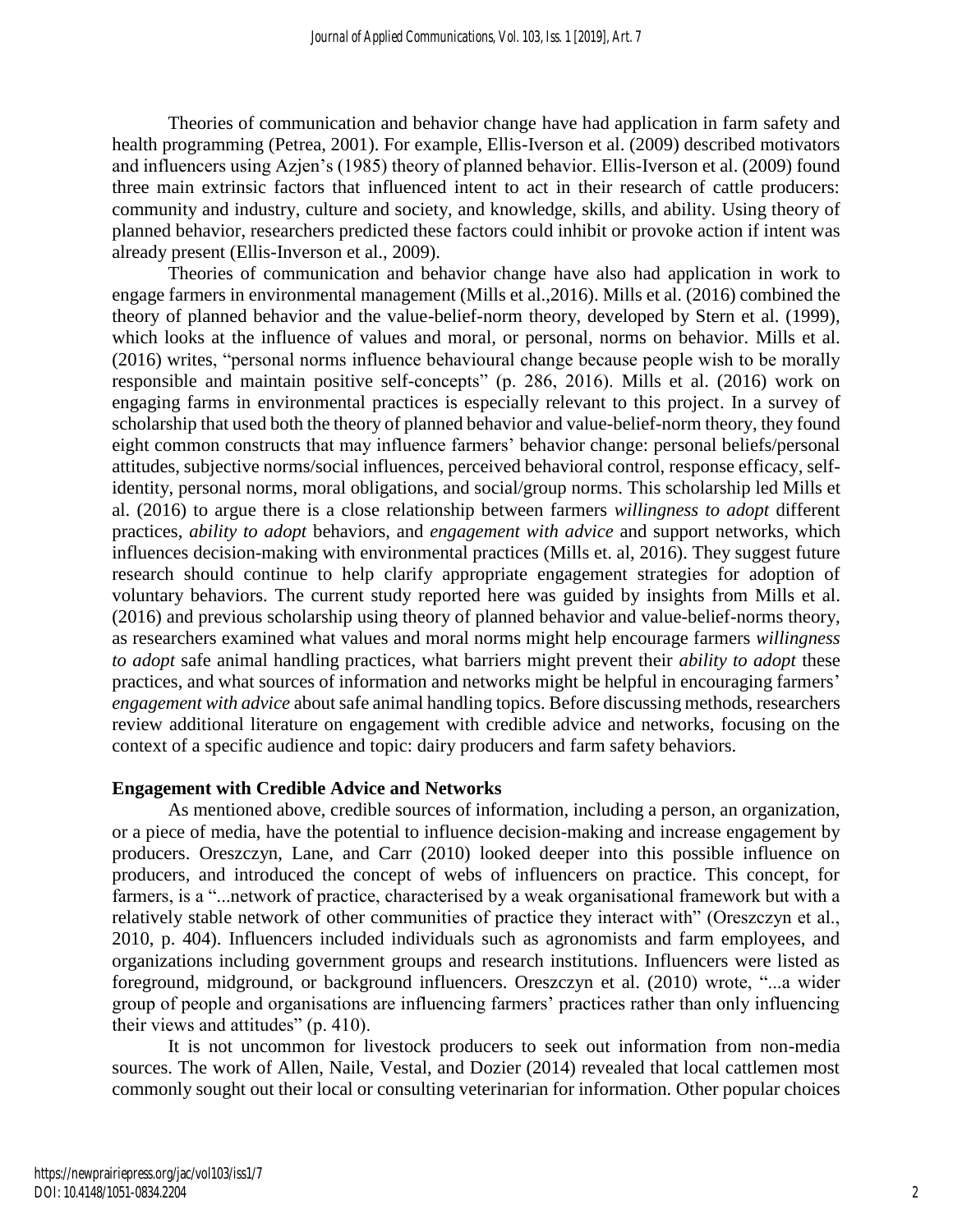for this group were livestock associations, the internet, magazines, and other livestock producers. Allen et al. (2014) also asked survey participants what they perceived as reliable and trustworthy sources. The sources with the highest perceived reliability were veterinarians, livestock associations, county extension offices, and other livestock producers. The sources with the highest perceived trustworthiness were veterinarians, livestock associations, county extension offices, and state land-grant institutions. Reliable and trustworthy communication over time with farmers helps build organization credibility (Kasperson & Stallen, 1991).

The ways dairy farmers seek out information are varied and depend upon many factors. There is limited literature available on the topic, but what has been written supports common themes. For farm safety topics, producers typically turn to newspapers and magazines (Chiu, Cheyney, Ramirez, & Gerr, 2015). Evans and Heiberger (2015) further supported this with their research, finding that the studies conducted about where farmers get information always rank agricultural media high, as well as being well-trusted. Publications and media are a popular choice among farmers. Chiu et al. (2015) noted because of this, even though web-based communication methods are gaining in popularity, traditional media should still be used.

Most literature has found traditional media like publications to be the first choice of farmers, however the Internet and/or social media does still appear as a top choice. According to Evans and Heiberger (2015), "Electronic newsletters, websites with blogs and a variety of other social media, and mobile phones and applications serve as examples of the dynamic expansion of information channels used by...commercial agricultural media" (p. 94). Chiu et al. (2015) supported the same notion in writing, "traditional media channels remain highly used despite increasing use of digital media" (p. 266). According to Gualtieri (2012), Internet access and social media use has grown in rural areas since the early 2000s. The same research lists the many benefits of social media use, like tailored messaging to groups and greater engagement. This research specifically mentioned farmers seeking out YouTube videos, Facebook, and Twitter for education. While traditional media is an effective way to reach farmer audiences, expanding to include digital formats and social media can be a way to diversify that reach.

There is a need for researchers to continue to explore how to engage farmers with credible sources on farm safety topics, specifically those connected to safe animal handling, and factors that might encourage farmer's willingness to adopt advice from their channels. Evans and Heiberger (2016) echo this gap in scholarship, as they point to the expanding amount of information channels available to producers, and a need to explore the credibility and effectiveness of new channels in engaging producers. They also point to a need for more research on effects on actions, especially ones that might influence or support educational interventions about farm safety (Evans & Heiberger, 2016, p. 99). This research set out to conduct qualitative research to start to fill some of these gaps. Specifically, this research focused on factors, such as values and norms, that might encourage dairy producers' willingness to adopt new safety practices, barriers might prevent their ability to adopt practices, and influences or sources that could encourage their engagement with advice.

#### **Research Questions**

The goal for this research was to identify factors that support the adoption of new behaviors around low-stress animal handling, and ultimately to offer guidance for health and safety programs communicating about these topics. Guided by the literature reviewed above, the specific goal was to identify potential values and moral norms about low-stress animal handling among dairy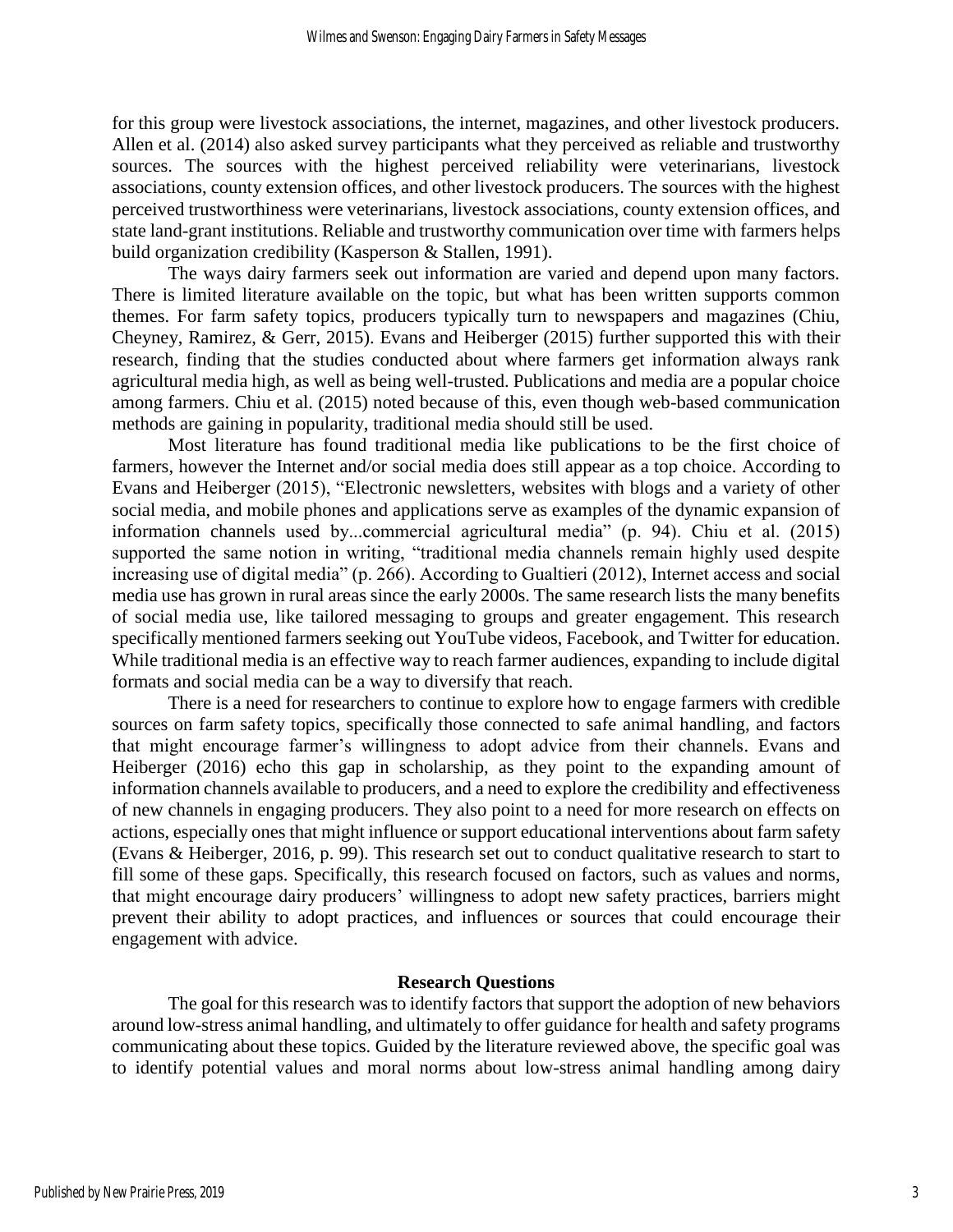producers, to examine potential barriers to implementing safe practices, and to explore strategies for motivating producer's engagement with credible sources.

The research questions associated with this project were:

*RQ1: What values and moral norms might support dairy farmers willingness to adopt safe animal handling practices?* 

*RQ2: What barriers might prevent producers' ability to adopt safe farm practices, specifically safe animal handling techniques?*

*RQ3: What key sources of information or potential influencers do farmers seek on animal handling topics that might encourage their engagement with safety advice?*

#### **Methods**

To answer the research questions above, researchers gained direct access to producers onsite and on multiple occasions. The method of data collection included three parts: in-depth interviews conducted in person and on farm, a qualitative, open-ended survey, and follow-up phone interviews with survey respondents. This research was approved by the Institutional Review Board, and all participants were given a consent form and agreed to participate in the research prior to data collection.

Each stage of research built upon one another, gave researchers multiple methods and data sources for insights, allowed researchers to engage with producers in different ways, and offered more prolonged contact with data and members of the target audience. Researchers felt in-depth interviews would provide a good place to start gathering information and understanding farmer opinions on the topic. The initial in-person and on farm interviews helped researchers frame questions for the survey that was distributed to farmers. Following survey data collection, followup phone interviews were conducted with select respondents to clarify and confirm major themes. The use of mixed-modes to gather data allowed researchers to share key insights and interpretations with research participants along the way, and follow recommended practices to improve the credibility and validity of qualitative research data, such as triangulation and member checking (Lincoln & Guba, 1985; Creswell & Miller, 2000).

#### **In-depth interviews with dairy producers**

In-depth interviews were selected for this research as they are an effective way to gain understanding of one's experiences (deMarrais, 2004). In-depth interviews were conducted in person and on-farm with eight producers, representing five distinct farms. The researchers recruited volunteers to participate in research through a state-level dairy industry association's communication channels and using a sign-up sheet at a state dairy conference and expo. Target farms were those that were mid-size (up to 1,000 cows) and employed non-family workers. These farmers were contacted by the researchers and agreed to on-farm interviews that were conducted in December 2015 and January 2016. In some cases, interviews were recorded, when participants granted permission.

The producers were asked approximately 15 open-ended questions that had been prepared by the researchers about stockmanship, employee training, communication practices, and attitudes towards farm safety. The questions were designed to understand producers' general challenges, concerns and motivations for adopting safe cattle handling practices and employee training procedures. For example, producers were asked exploratory questions like, "Do you have concerns for yourself or employees when handling cattle? Please explain your response," and "How is worker training handled on your farm? Any challenges with your current practices?" Producers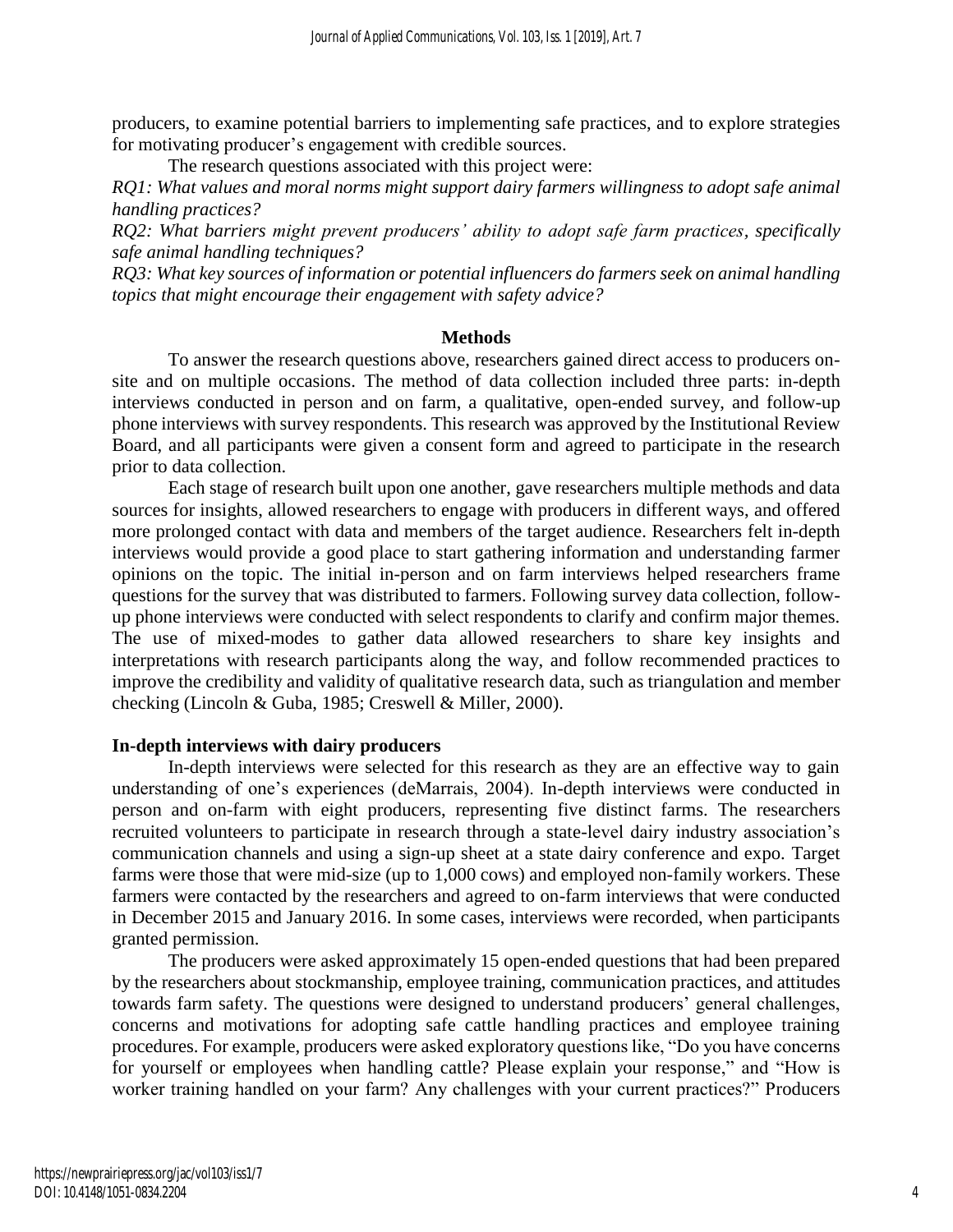were also asked a group of basic informational and introductory questions. Additional probing questions were asked to ensure clarity between the producers and researchers. Answers from all interviews were transcribed and reviewed several times. To analyze the data, open coding, as introduced by Strauss and Corbin (1998) in their grounded theory approach, was used. Researchers independently immersed themselves in the data, examined responses for major topics and trends, and then came together to discuss patterns and summarize data into major themes. Once initial themes were refined, the researchers reviewed data again to make sure themes accurately represented participants' intention and response. These themes informed our next phase of research and aided in the development of our survey questions.

#### **Survey**

A survey was developed based on findings from the in-depth interview phase, and with input from a team of extension educators, which work closely with dairy producers in the state. Some questions were adaptations of interview questions to better probe topics, others were new questions designed to better explore insights that surfaced in the initial interviews and visits, such as the influence of farmer-to-farmer communication. Researchers felt the survey could help confirm patterns and offer additional insights on potential subthemes. The survey included 27 open and closed ended questions about attitudes towards stockmanship and farm safety, communication with other producers, media and expert sources, opinions about the benefits of and challenges with worker training and education, and how important different topics related to safety and training were to producers. The survey also gave producers the option to provide demographic information and contact information. The survey was sent to midsize dairy producers. Farmers were selected to receive the survey using the list of registered dairy farms that is maintained by the state department of agriculture. The list was narrowed from 3,393 to 418 by sorting for producers who had reported their cow numbers, and had cow numbers between 150 and 1,000. This herd size was used because farms larger than this often have a systematic way of onboarding employees, which is usually done by someone appointed to that role. The hope was to capture farms where it is the farmer's responsibility to handle cattle and train employees. The survey was sent via mail to the 418 identified farms in April of 2016. There was an option given on the survey to complete it online via Qualtrics or to complete the paper copy and return via mail. Recipients were given approximately six weeks to complete the survey and were sent a reminder postcard two weeks before the survey was due. A drawing for a \$100 gift card was used as an incentive for completing the survey. The 61 survey responses (14.6% response rate) gathered provided a solid base of data to qualitatively analyze for emerging themes and patterns.

#### **Follow-Up Interviews with Survey Respondents**

To further probe insights from the survey, researchers conducted in-depth phone interviews with producers who had responded to the survey in fall of 2016 and winter of 2017. Phone interviews were a viable tool as they allow for easy access to hard-to-reach participants and the quality of data remains virtually the same as a face-to-face interview (Sturges & Hanrahan, 2004). Respondents to the mail survey were asked if they would be interested in participating in a phone interview follow-up. Out of 61 survey respondents, 37 indicated that they would be willing to participate in follow-up interviews. After trying to reach producers who shared viable contact information on the survey, researchers were successful in reaching 24 producers for follow-up interviews via phone calls. Questions were developed to further explore areas briefly addressed in the survey responses that required more rich information, confirmation, and explanation. Major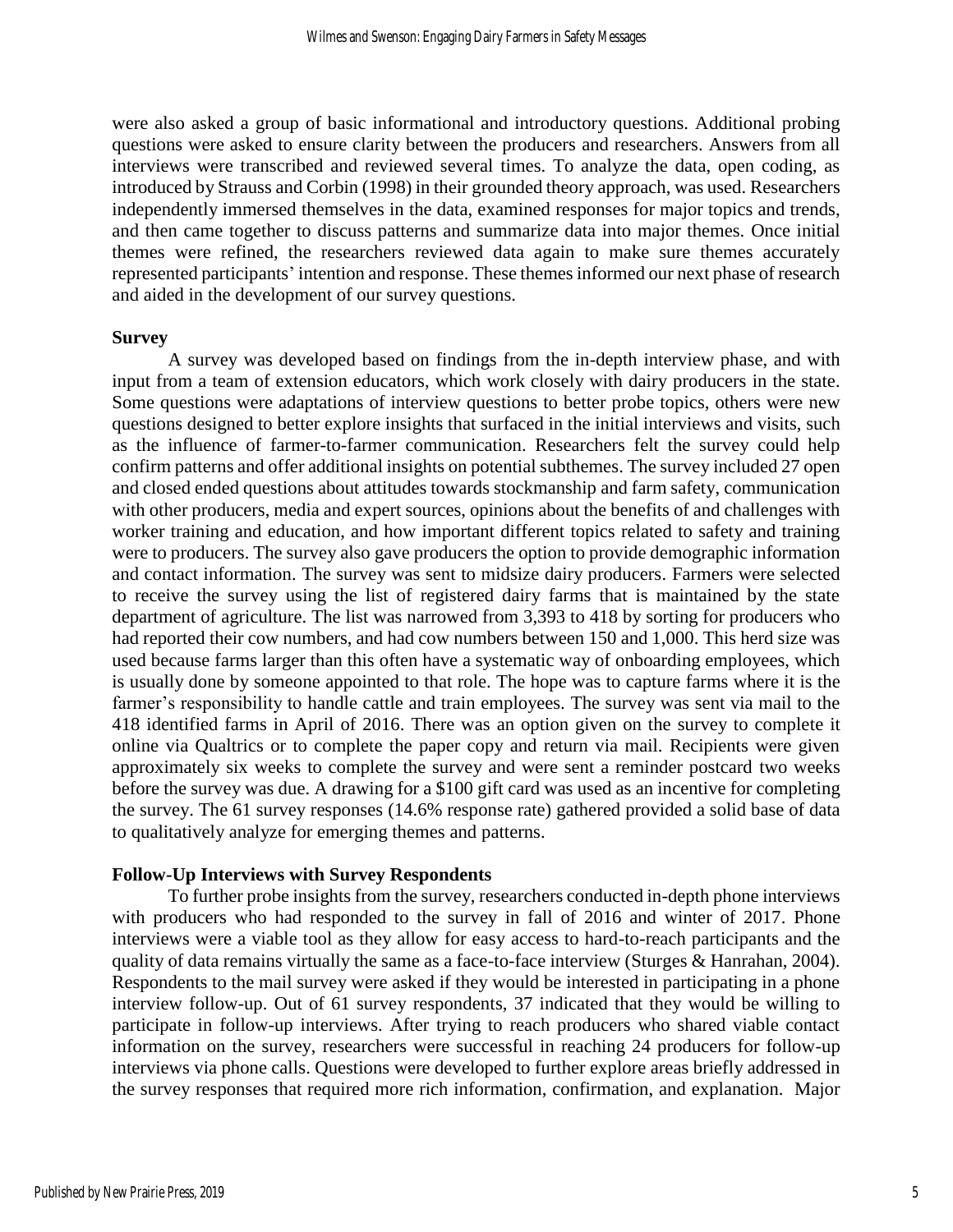topics of the questions continued to include farm safety, stockmanship, employee training, motivators, and sources of information. For example, during the phone interviews, researchers shared some key experts, practices, and influencers that had surfaced within survey data, and asked producers to confirm if themes were consistent with their experience, and to provide more detail about how interactions happened, the information sought from different sources, and how experts factored into farm decision-making processes. Researchers also asked producers about values, norms and challenges identified in the survey and initial interviews data and asked for more detail about how these relate to the producer's experience on the farm with animal handling, training, and safety. Researchers also included additional questions about how producers can build stronger cultures of safety on the farm and what support they would find valuable. Phone interviews centered around approximately 12 open-ended questions and required an average of 45 minutes to complete. Interviews were recorded, transcribed, and analyzed by the researchers for major themes.

Researchers coded all of the qualitative data, using Strauss and Corbin's (1998) axial coding process, an open coding process described above, in which the emergent themes were sorted into groups by topic and compared with major themes. Researchers separately immersed themselves in the data, looked for common responses and themes in each data set, then met together to discuss commonalities and develop patterns and themes. Once the initial categories were solidified and refined, researchers reviewed content again to make sure it accurately reflected the intention of participants. To increase reliability of findings, researchers then compared themes and supporting codes across the data sets. All three of the data collection methods described above offered valuable insight into answering the research questions.

## **Findings**

Findings are organized by major values, barriers, and channels of communication that were identified as main insights from the data. First, several key values and moral norms identified to answer research question one are discussed.

## **RQ1: "What values and moral norms might support dairy farmers willingness to adopt safe animal handling practices?"**

*Value and moral norm 1: Pride and confidence in own expertise.* Data from respondents revealed that most producers were confident in their ability to implement best stockmanship practices. One producer responded, "I feel we do a good job and have a good setup for how we handle our animals." Another producer said, "Our experience over the years working with dairy cattle gives us insight into what to expect when working with cows and youngstock." Because producers are already confident in their own abilities, they reported low interest in seeking out stockmanship information and training for themselves. A portion of respondents expressed that while they feel they do a good job with stockmanship and aren't in need of training materials, they do think there is room for improvement and are open to learning more to benefit or pass on to their employees. For example, when asked to indicate confidence in their own expertise in safe animal handling practices on a 4-point scale from low to high confidence, and then to explain why they selected that confidence rating, one producer said, "I believe I am very good but not sure my employees have the training they need."

Value and moral norm 2: Desire to protect employees. Farmers report feeling a responsibility and moral obligation to keep their farms and employees safe. When asked why farm safety was important, one farmer answered, "First and foremost is to keep everybody safe and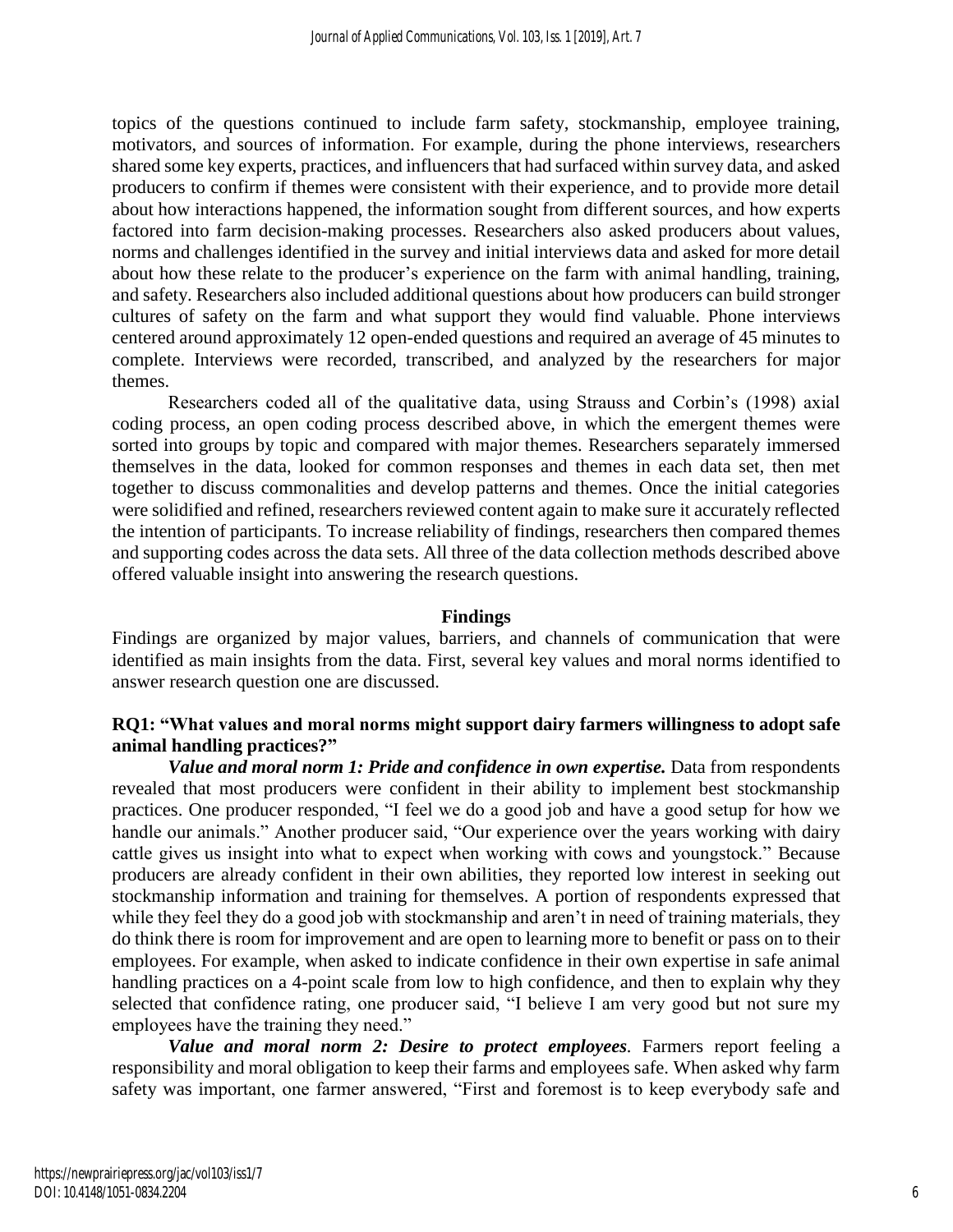healthy. That's the main priority. Everybody should have a fun time at work and not have to worry about getting hurt." As mentioned above, dairy farmers feel they are already highly knowledgeable in best practices in farm safety and animal handling, yet they are highly concerned with worker safety and training. A major motivator for keeping employees safe is avoiding insurance claims, workman's compensation, and OSHA investigations that happen when an accident occurs, according to participants in initial interviews. Most survey respondents agreed that stockmanship and farm safety were important to everyone who works on their farm, and they were less confident in workers' ability to implement low-stress handling techniques than their own.

Concern for employee safety was expressed many times. As one farmer put it, "I want to be sure that nobody gets hurt producing dairy products on my farm." Another phone interviewee said, "we care about the employees more than the cows or the machinery." Farmers described safe handling techniques as a priority when training new workers. Stockmanship is an example of a farm safety topic that is intended to keep both people and animals safe. When asked if stockmanship principles are important on their farm, one producer said, "Yes, on the employee side, so they don't get injured."

*Value and moral norm 3: Being a good role model and teacher.* Farmers described themselves as role models on their farms. In the initial interviews, respondents described how a good farmer was a good leader, who modeled proper behaviors and thoroughly explained procedures to workers. Data from survey respondents found most agreed with the statement, "I see myself as a leader and teacher in making sure farm safety practices are followed on the farm." When probed as a follow-up in phone interviews most respondents explained it is their responsibility to make sure employees and family members are trained in safe animal handling practices. As one farmer said, "It is important to handle animals appropriately and to have employees trained to do so." Another producer answered, "if we don't exhibit stockmanship and safety being important to us, they won't either. So, we have to exhibit it ourselves." Yet, many producers admitted they could do a better job at encouraging safety procedures by "being a better role model" at all times.

Many producers said they currently train new employees by having them observe and shadow employees in a similar position. When asked what topics they would like additional information or training for, many producer respondents selected "worker training." Additionally, respondents were asked for specific topic or content ideas and one replied, "train the trainer" while another said, "how to teach better." It's clear that many farmers recognize their role in training workers on their farm and are searching for information to improve their role as teacher and motivator. As one producer summed it up, "the biggest thing for me has been being a better role model on how things should be done."

Research participants were asked what support they need to improve low-stress animal handling among employees. Farmers report searching for ways to be better teachers as well as motivators. Farmers described a need for farm safety materials that explain what to do, and why. When producers were asked why it might be difficult to improve farm safety and stockmanship practices, they reported it was difficult to get employee buy-in, as well as for everyone to commit to working on it. Beyond materials that share the how-to for a task, employee motivation and the "why" of the task are also important to receptiveness of the message, according to research participants, as sharing with employees why something matters and why it is important may help increase buy-in. One respondent put it well, saying, "The same thing motivates all of us: actually knowing why. If you know why we're asking you to do a certain thing a certain way, it's easier to understand. Teach people the why, and engage in that, and they'll always be good help." One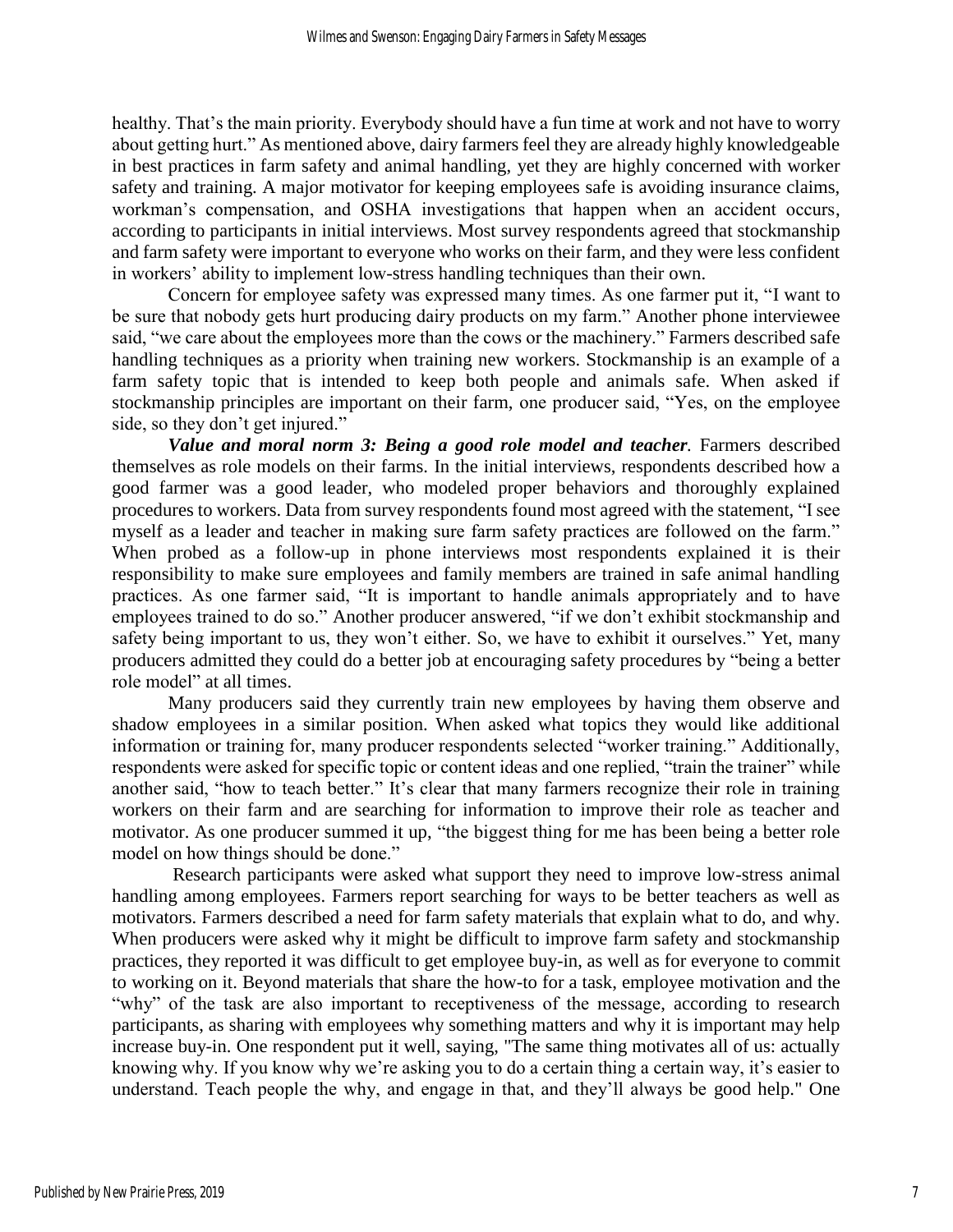producer responded that they needed, "Ideas to motivate employees to want to do better and realize it isn't 'stupid.'" Additionally, many producers in our sample have already found that motivating employees through rewards can also be effective. Producers mentioned using food, such as having a monthly pizza party if certain goals are met, but many reported a need for better ideas for programs that would motivate and reward workers.

*Value and moral norm 4: Protecting investment and business interests.* For respondents, farm safety was about keeping people on the farm safe, and keeping the animals safe as well. As one farmer put it, "If the person working is not safe, then the animal can't be safe either." Additionally, another producer said, "It's crucial for us to make sure that our animals are not being abused and are being handled in the safest way possible just for their own welfare." Nearly all farmers said stockmanship, low stress animal handling, farm safety, animal well-being and welfare, farm production and efficiency, labor management, and employee training were important to them. When asked why those topics were important, respondents cited several reasons, including that of these areas are important to a successful business, and the handling of animals is a key piece of animal productivity. One respondent said, "Handling cows will make your job easier and help with production." Another farmer put it bluntly, "Handle them good, they'll produce good."

While each of these values is important to producers, there were also several barriers to achieving them identified in the research. Next, findings that help answer research question two are discussed.

## **RQ2: "What barriers might prevent producers' ability to adopt safe farm practices, specifically safe animal handling techniques?"**

*Language as barrier*. The language barrier is a common obstacle in employee training for producers in the sample. A remark that was made several times was the need for materials to be in both English and Spanish. As one producer put it, "the language barrier is one problem." Another said, "My employees speak a different language so sometimes that can be a little bit...difficult." One farmer put it well, "when you have operations now that have multiple languages, it's getting things interpreted or having interpreters in to conduct training sessions that is a challenge." Farmers indicated if materials provided by health and safety organizations were not in English and Spanish, they weren't as likely to be used or be effective in safety training of employees on the farm.

*Time and apathy as barrier*. Producers were asked about potential barriers in engaging farmers with information about stockmanship, farm safety, and training. Many farmers commented on time being a bottleneck to midsize producer's own training efforts and a disadvantage to attending farm safety and stockmanship events. As one farmer put it, "most farmers don't have HR departments to do this." Several respondents mentioned the busy workday and how hard it was to carve out additional space for engaging employees when you are just trying to keep up with work. "It's a time factor, you know. Just time to find the time to do it and especially if you want to do a hands-on safety training," shared one producer. When it comes to planning training events, producer said that their advice was, above all else, to "make it convenient" for producers and employees. Additionally, one producer offered, "Dairy farmers tend to be busy and your dream day off isn't spent on more dairy work." Throughout the research, a number of respondents mentioned some sort of apathy towards learning the topics for themselves as a barrier. One producer described a "'don't tell me how to farm' syndrome" among most peer producers. Another producer said a barrier to training was farmers are "not open to new ideas" about their own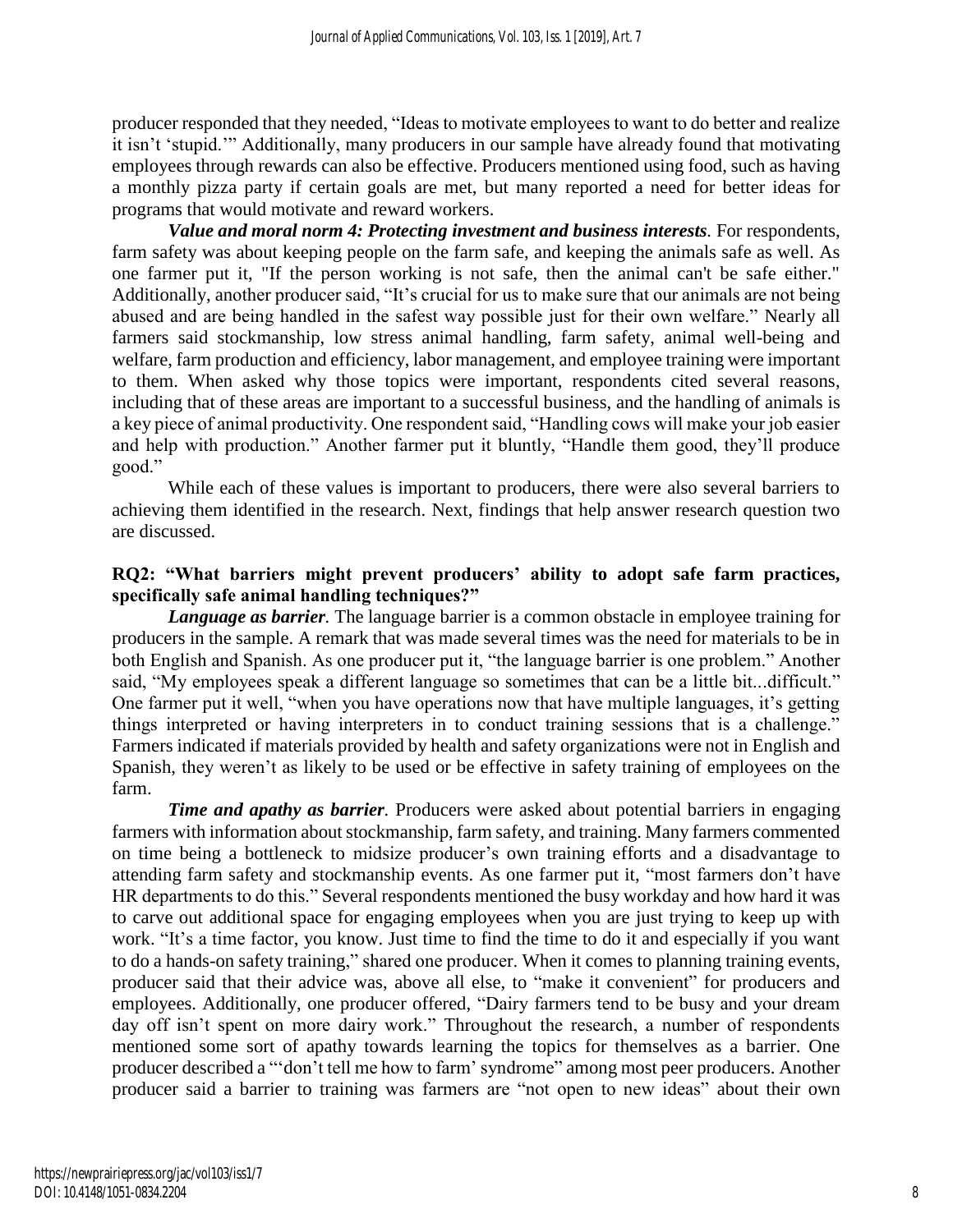practices. In all of our research, this surfaced as a major theme: producers described a resistance to training sessions or materials on safe animal handling practices that could be interpreted as telling them what to do or how to farm better; however, as mentioned above, producers reported a strong interest in the same materials positioned as employee training resources.

*Terminology as barrier.* A common question that was raised by respondents was the use of the term "stockmanship." Most farmers admitted to never using the term. When asked if he ever used the term, one farmer said, "No, I just don't." Another producer mentioned they felt the term was wider-used in the beef industry. It seemed that using the term "stockmanship" without any supporting context may cause some confusion. Many of the people interviewed said they would prefer the phrase "cattle handling," or something similar, be used. One producer commented that they would never use the term as "it is a big, scary word" and they were concerned their employees wouldn't understand what it meant.

*Turnover as barrier*. Respondents also described a need for more resources to improve consistency and efficiency of workforce development due to high worker turnover. Producers expressed frustration with workers coming in with previous training and developed bad habits, such as handling animals in a way that was not in accordance with their new employer's policies. As one producer said, "we do not tolerate sloppiness," and many mentioned that correcting and retraining bad habits would be easier with a more consistent training plan. When asked what challenges frequently surface when training employees, one farm responded, "a lot of us dairy guys don't value that [taking time to connect with employees]—what's common sense to us is not common sense to them." Producers expressed a need to formally teach techniques to workers that were second nature to them, and it was difficult to know where to start, to have training be easily integrated into the workday, and it make it happen clearly and consistently for all employees, since turnover is high.

In addition to values and barriers, many key findings emerged about the channels of communication farmers use and the influencers they trust on the topic of safe animal handling, which are associated with research question three.

## **RQ3: What key sources of information or potential influencers do farmers seek on animal handling topics that might encourage their engagement with safety advice?**

There is a strong need to focus on agricultural media and interpersonal channels in order to encourage producers to engage with advice and communication about farm safety. The research revealed preferences in communication sources, channels, and strategies.

*Influencers as source to support engagement with advice*. Respondents mentioned they value influencers who visit the farm, including veterinarians, nutritionists, consultants, Extension Educators, cooperative field representatives, insurance agents, agricultural lenders, equipment companies, and other vendors. Respondents in all three phases of research also mentioned individuals that are evaluators with the National Dairy FARM Program. [FARM stands for Farmers Assuring Responsible Management. It is a program open to all dairy farmers, cooperatives and processors across the U.S. that sets high standards for animal care and welfare. Participating farms are evaluated at least once every three years by certified evaluators. Evaluators are veterinarians, extension educators, university personnel, cooperative field staff or other qualified evaluators that have completed the training. Producers can voluntarily participate independently or may need to participate through their cooperative or processor.]

*Agricultural media as source to support engagement with advice.* When it comes to stockmanship, farm safety, and employee training information, producers in this study look to a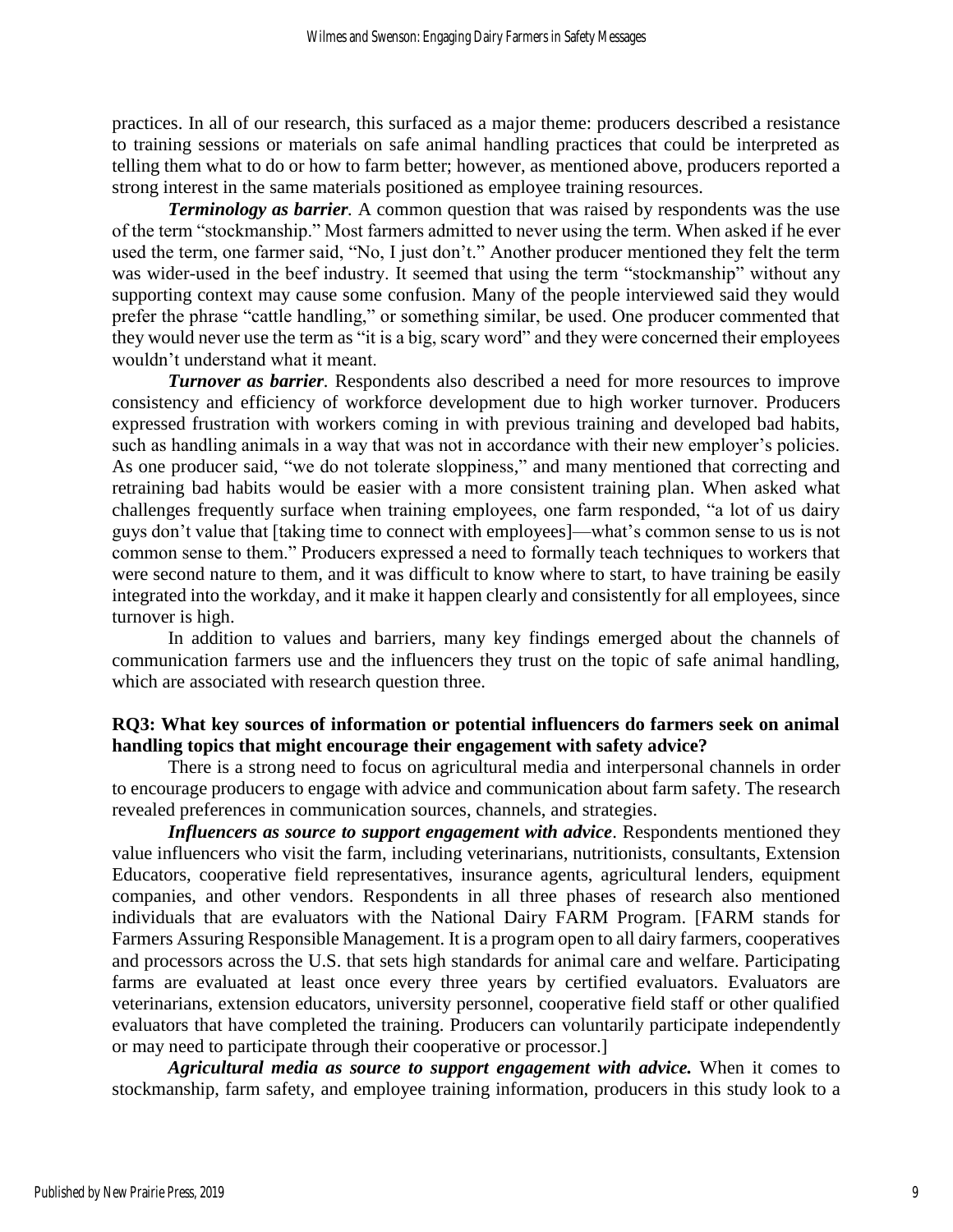variety of resources as credible sources of information. When producers were asked how they prefer to learn new information, agricultural media publications were the single most popular answer. Publications mentioned by name included *Hoard's Dairyman*, *Progressive Dairyman*, and the *Dairy Star*.

When asked who they look to for information on specific topics, dairy producers said extension most often for farm safety, veterinarians for stockmanship, and agricultural magazines and websites for farm safety, stockmanship, and employee training. Some producers mentioned they have received safety handbooks and training materials from their insurance companies, and have utilized them or at least kept them on hand. Many producers also said they prefer in-person events such as workshops and tours held by agricultural media, extension agents, feed companies, and other groups and one-on-one meetings with agricultural professionals or fellow producers. Some respondents also indicated interest in e-learning opportunities, including live webinars, online learning modules, and videos, which were commonly hosted by extension educators and agricultural companies.

*Farmer-to-farmer communication to support advice engagement.* This research also revealed strong lines of communication among dairy farmers. Most producer respondents said they have passed information they have learned on to fellow producers. Common ways of sharing were by word of mouth and one-on-one conversations, social media, and peer groups. Additionally, many respondents said they have had other farmers pass information to them, through one-on-one conversations, email, social media, and at events. Popular social media outlets for exchanging information include Facebook groups like *Dairy Girl Network* and *The Milk House*. Producers were asked how likely they were to take several actions related to engaging with farm safety content, and many respondents said they would talk with friends and family about farm safety and worker training.

*Video as important format for advice.* The dairy producers in this study were receptive to video formats of messages and likely to leverage electronic communication channels. Many producers said they would read or watch content about farm safety and safe animal handling techniques, especially if geared towards employees. The majority of interviewees said they would share content about farm safety and click on links about farm safety with workers or others on the farm. One respondent said, "I wish there were more or better training videos, because sometimes what I say isn't always what they understand." Another mentioned that having employees get the message from someone outside of the farm would be helpful. Most producers said they would be interested in using videos as a training tool for new employees. When asked if they would use stockmanship videos for training new employees, one producer responded, "if they're available, I would like to use them." Another said, "a video that we can watch on the computer...would probably be the best for them." Some also said they would use them as a "refresher" for longtime employees at group meetings.

When asked about online learning tools, many respondents had participated in a webinar and some had viewed pre-recorded videos. When asked how they would like to receive videos about farm safety, many said some online format such as email or YouTube and/or a portable device such as a DVD, CD, or USB jump drive, since computers available for worker training in break areas and other facilities are usually older models, sometimes without internet access.

#### **Discussion**

This research identified some common moral norms, values and barriers important when engaging dairy producers with messages about farm safety and stockmanship. Pride in producers'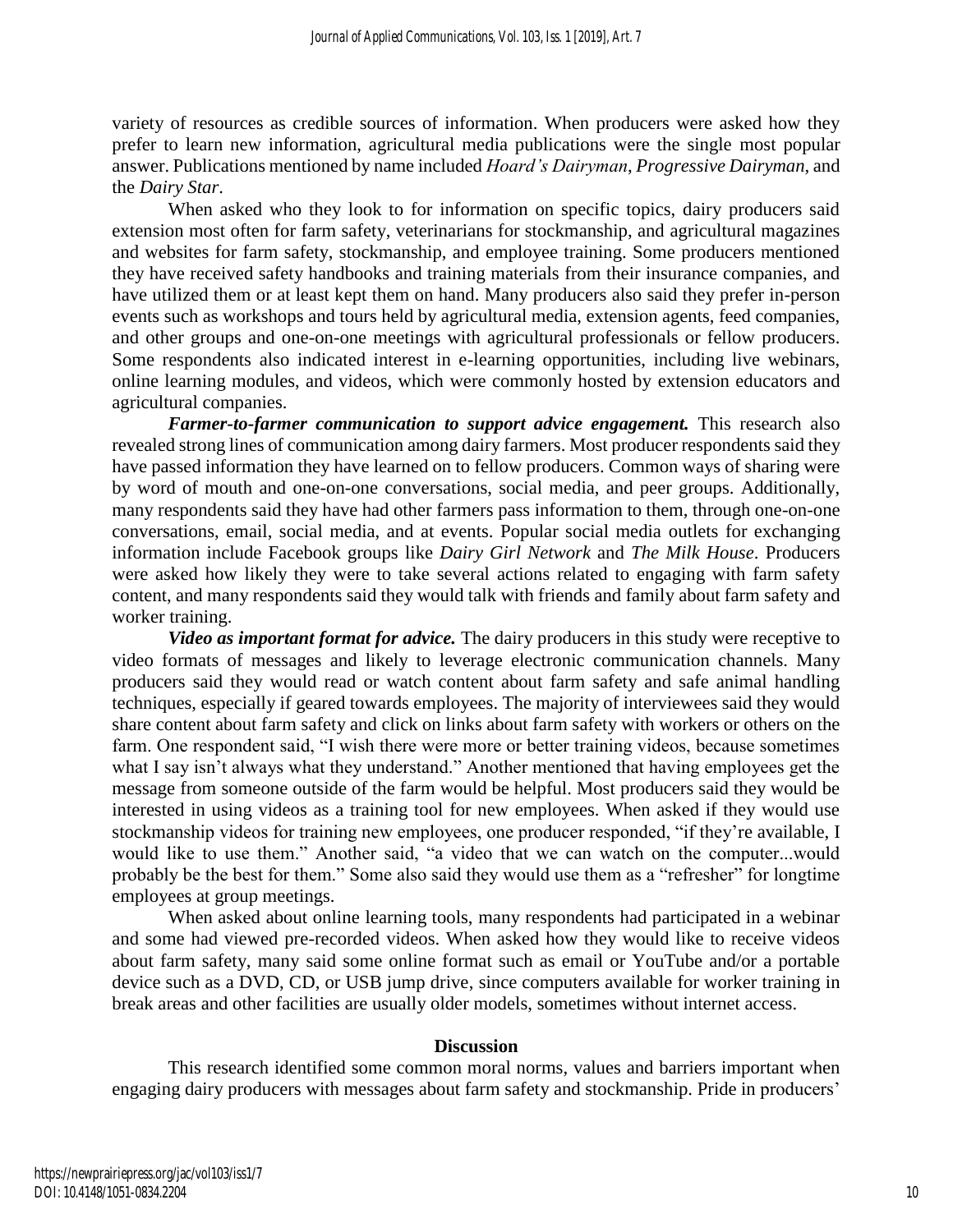own expertise, a strong desire to protect employees, interest in being a good teacher and role model, and a need to protect business investments are important values and norms that might influence dairy producers' *willingness to adopt* new safety practices and behaviors. Barriers like language, time, apathy, terminology and turnover are important considerations when seeking to understand what might prevent dairy producers' *ability to adopt* farm safety procedures, like safe cattle handling practices. Finally, this research also identified potential influencers and sources of information that might encourage farmers to *engage with safety advice*. The theory of planned behavior and the value-belief normalcy theory, especially work by Mills et al. (2016), help researchers align this study with other scholarship on environmental and health practices and add insights specific to dairy producers and farm safety behaviors. From those insights, several recommendations emerged, which are applicable to agricultural communicators, farm influencers, and farmers.

## **Recommendation 1: Use a train the trainer educational model to improve farmer's willingness and ability to adopt farm safety practices**

One research goal was to identify effective communication strategies that support the implementation of stockmanship techniques. Findings – specifically, insights about values and moral norms like desire to protect employees, pride in their own expertise, and interest in being viewed as a good role model and teacher – offered support for a train the trainer model communication strategy, where dairy producers receive teaching resources and act as trainers to workers on their farms. Orfaly et al. (2005) argued the model provides trainers with "education, instructional tools, and programmatic guidelines that enable them to, in turn, provide specific training to target audiences" (p. S124). Previous research identified concerns with this model, including information being diluted because trainers act as intermediaries that receive information from an expert organization and then share it with workers (Orfaly et al., 2005). There has been a low rate of follow through among trainers, typically only 50% (Orfaly et al., 2005). However, the direct connection of mid-size farmers to their employees, producer's desire to protect workers, and farmers' need to protect their own business interests may decrease these instances, as it is in producer's best interest to provide high quality worker training.

Framing communication and advice using a train the trainer model would commit producers to learning the material themselves, and seeing a committed employer may help strengthen employee buy-in. Secondly, producers become better role models, as they will be more aware of current best practices, as they must review or learn the material before teaching it. This strategy also enhances the overall quality of onboarding. Currently, respondents rely on informal methods like observation and shadowing. A more consistent train the trainer approach will both reduce discrepancies between employees and improve farmer efficacy.

Positioning the farmer as the expert supports their personal values of being confident in their abilities and providing them an opportunity to be a formal teacher to employees. It applies to the construct of self-identity outlined by Mills et al. (2016), "the extent to which a certain behavior is considered to be a part of the self" (p. 287). Farmers already view themselves as teachers and role models; equipping them with knowledge through a train the trainer model would appeal to that self-identity and could be empowering. Putting farmers in this position may help reduce apathy, an identified barrier described in the findings section when health and safety materials are positioned as for the producers' own education. A train the trainer model also appeals to the farmers' desire to protect their business interests and investment, a value identified in the findings above. Stressing improved welfare, reduced risks and lower costs in communication materials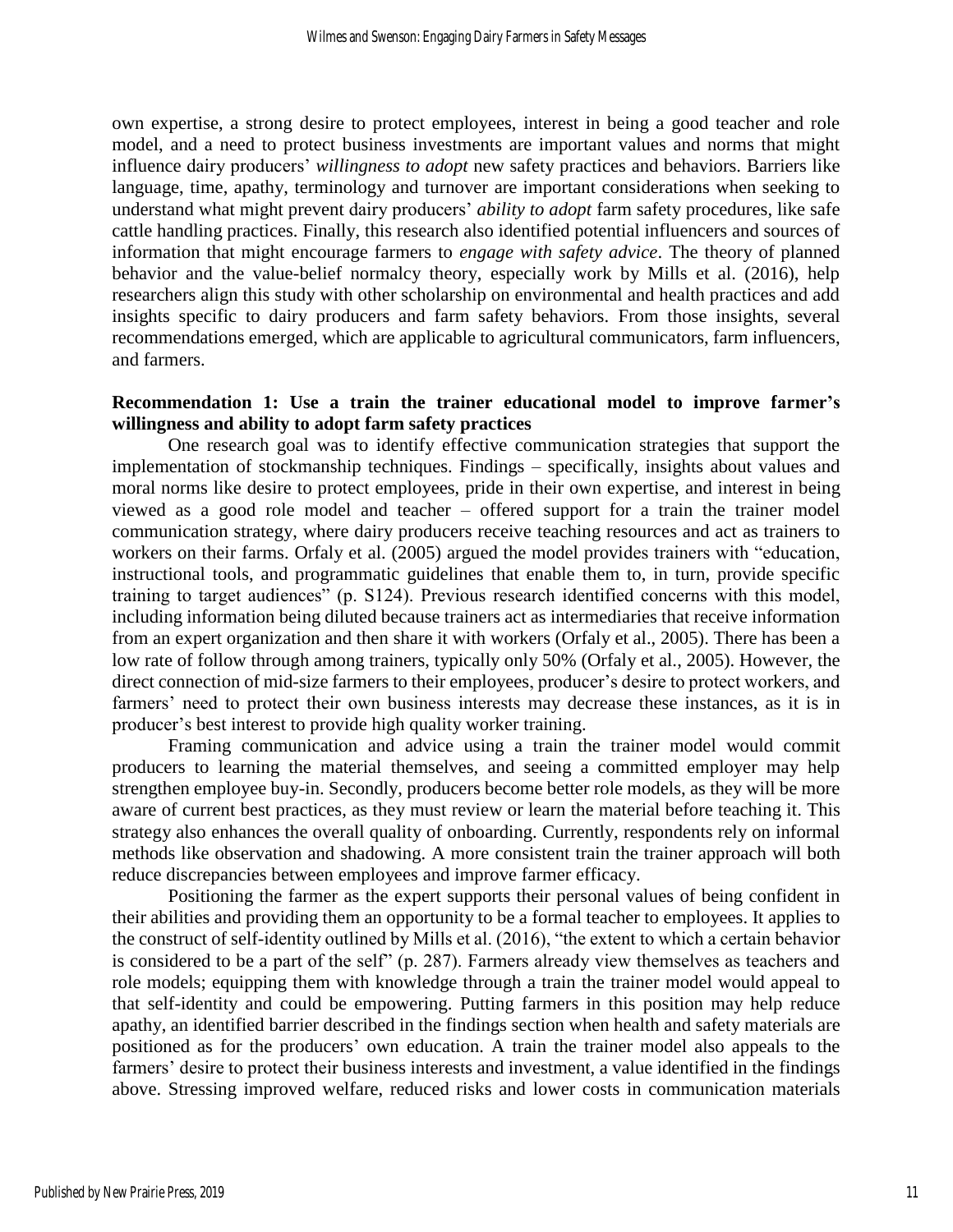could be an effective way to grab farmer's attention, as well as make them see the value in stockmanship resources. This idea of protection aligns with another construct proposed by Mills et al. (2016), that of personal moral obligations. Essentially, this is how much regret a person may feel by not practicing a certain behavior.

A train the trainer session is also a place where proper terminology can be established. The research found that terminology, especially confusion or lack of understanding with the term "stockmanship," was also a potential barrier in farmers ability to adopt or implement safe practices. Ensuring those conducting the training have prepared the materials with the preferred terminology and use it in the training can help avoid that barrier, reduce apathy, improve learning, and generate interest in the topic.

### **Recommendation 2: Use influencers and farmer-to-farmer communication to improve farmers' willingness to adopt farm safety practices and engage with farm safety advice**

It's clear that interpersonal communication plays a huge role in farmer education, according to the findings. Leveraging the influence of agricultural professionals as champions of farm safety could increase farmer engagement with advice and lead to big impacts among dairy producers. This could also appeal to the construct of subjective norms/social influences from Mills et al. (2016), which is "the perceived social pressure felt from significant others to perform certain behavior" (p. 287). Many farmers view influencers as instrumental to their farms success and usually respond positively to their suggestions. Providing these professionals with informational flyers and brochures, posters, and digital media resources can easily integrate into the work they are already doing on these farms and efficiently get those materials into the hands of farmers. Influencers that could be targeted for this would be veterinarians, nutritionists, Extension staff, cooperative field representatives, evaluators for the FARM program, and various other vendors and consultants.

Having an already-trusted source visit the farm to assess animal welfare could be a good gateway to introducing stockmanship resources. Specifically, for producers required to be in the FARM program, FARM evaluators and the program itself is viewed as critical to maintaining a market for milk, and protecting their investment. In addition, a program like FARM appeals to the construct of social/group norms, as presented by Mills et al. (2016), which focuses on perceptions of whether people in a group perform a certain behavior, as well as the pressure from people in that group to adopt a certain behavior. Knowing other farms are enrolled in a program and adhering to its rules and the recommendations of its evaluators can help convince other farms to do the same.

This research also found that farmer-to-farmer contact is a strong communication channel. It makes sense, as no one understands the values and challenges of farmers better than their peers. Communicators should explicitly encourage farmers to make use of word of mouth (WOM) communication and share farm safety content with their peers. WOM communication takes place between individuals with a social connection, and has expanded to include other direct methods of contact like text messages and emails (Dougherty & Green, 2011). Brown and Reingen (1987) looked at the strength of ties and their ability to impact WOM communication. They found, "strong ties were shown to be important at the micro level of referral behavior" (Brown & Reingen, 1987, p. 360). Depending on the strength of one farmer's bond with another, it is likely that they would pass information to one another via WOM; this information could include a broad range of topics, including farm safety and animal handling. WOM communication and farmer-to-farmer contact overcomes the barriers of time and apathy as farmers are comfortable talking with one another and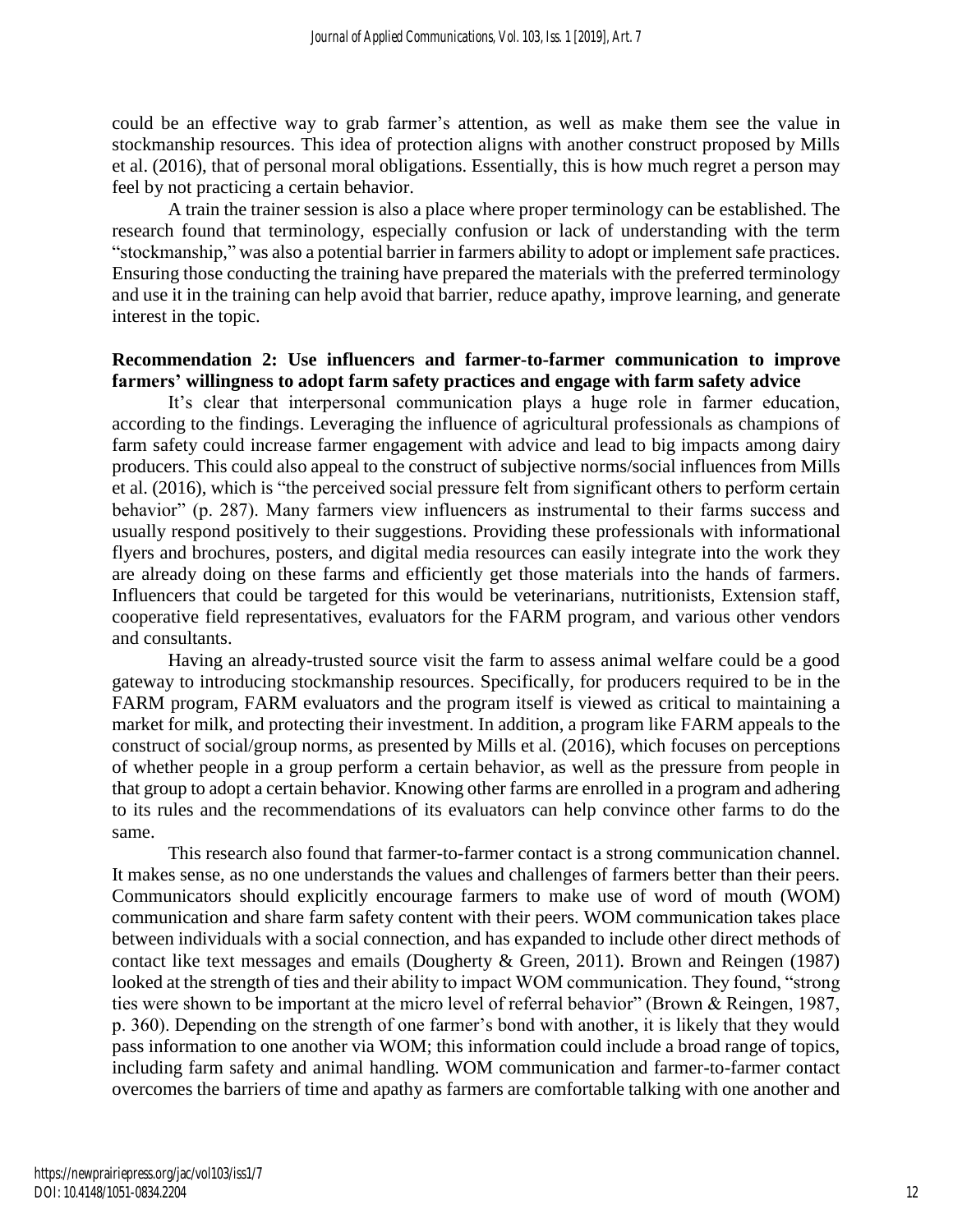do so normally. This idea also appeals to farmers' pride and confidence in their own abilities; they are likely to share advice about the topics they feel they are good at.

## **Recommendation 3: Leverage videos to engage farmers with safety advice and improve their ability to adopt new practices**

Using videos as a resource for farmers gives them access to an on-demand resource. Having videos available on a storage device as well as online would be beneficial. Online videos would be attractive to this audience as they are easy to access and share with others, and can be delivered directly to producers without requiring additional travel or meetings off farm. The ease of using videos overall complements the Mills et al. (2016) construct of perceived behavioral control, which is connected to how difficult a behavior is perceived to be as well as how much control a person feels over performing it. As a static source of education, farmers are in full control over their decision to consume the media and likely perceive watching a video as extremely easy.

Videos also integrate well into a train the trainer model, where they can be provided to producers at the completion of training for use on their own farms, and supplemented with consistent and reinforcing supporting materials like handouts and posters. This also avoids a concern shared by Orfaly et al. (2005) of the fidelity of implementation. Producers using these videos would have a consistent tool and would be able to adhere to the training protocol as the resource would remain static. Orfaly et al. (2005) mention that effectiveness is improved when the information is distributed by a trusted source. For dairy producers, utilizing videos might help them overcome time and consistency barriers mentioned above. It also provides a teaching tool for producers who may struggle with the topic.

The researchers recommend a series of short videos that are 2-3 minutes in length. The general consensus from the research was shorter videos would be the most effective tool. It seemed hands-on managers preferred shorter, 2-3 minute videos in order to discuss them. Managers with less focus on training preferred one long, 20-minute video. With shorter videos, farmers have more flexibility and can choose different ways to present videos, such as with discussion or short quizzes after each video.

Use of videos and supplementing materials also addresses the language barrier. For farms that don't have access to a translator, videos provide a training resource that can be done in both English and Spanish, and thus, better utilized by all employees. Supplementing materials like handouts, posters, and brochures could also be available in Spanish to help boost comprehension and learning by Spanish-speaking employees that may not otherwise understand this information.

Overall, these recommendations might be helpful for communication practitioners of health and safety organizations as they work to "nudge" farmers towards certain actions. Barnes, Toma, Willock, and Hall (2013) researched the differences between "budging" and "nudging." Barnes et al. argued budging is tied to complying with a regulation. A nudge was defined by Thaler and Sunstein (2008) as, "... any aspect of the choice architecture that alters people's behaviour in a predictable way without forbidding any options or significantly changing their economic incentives." Budges are forced, whereas nudges are viewed as voluntary. Barnes et al. (2013) found producers in the EU respond more positively to nudges. Campaign content from health and safety organizations that considers the recommendations above can be a useful way to nudge farmers to action, and address factors that might improve farmer's willingness and ability to adopt farm safety practices and better engage them with safety advice.

## **Future Research**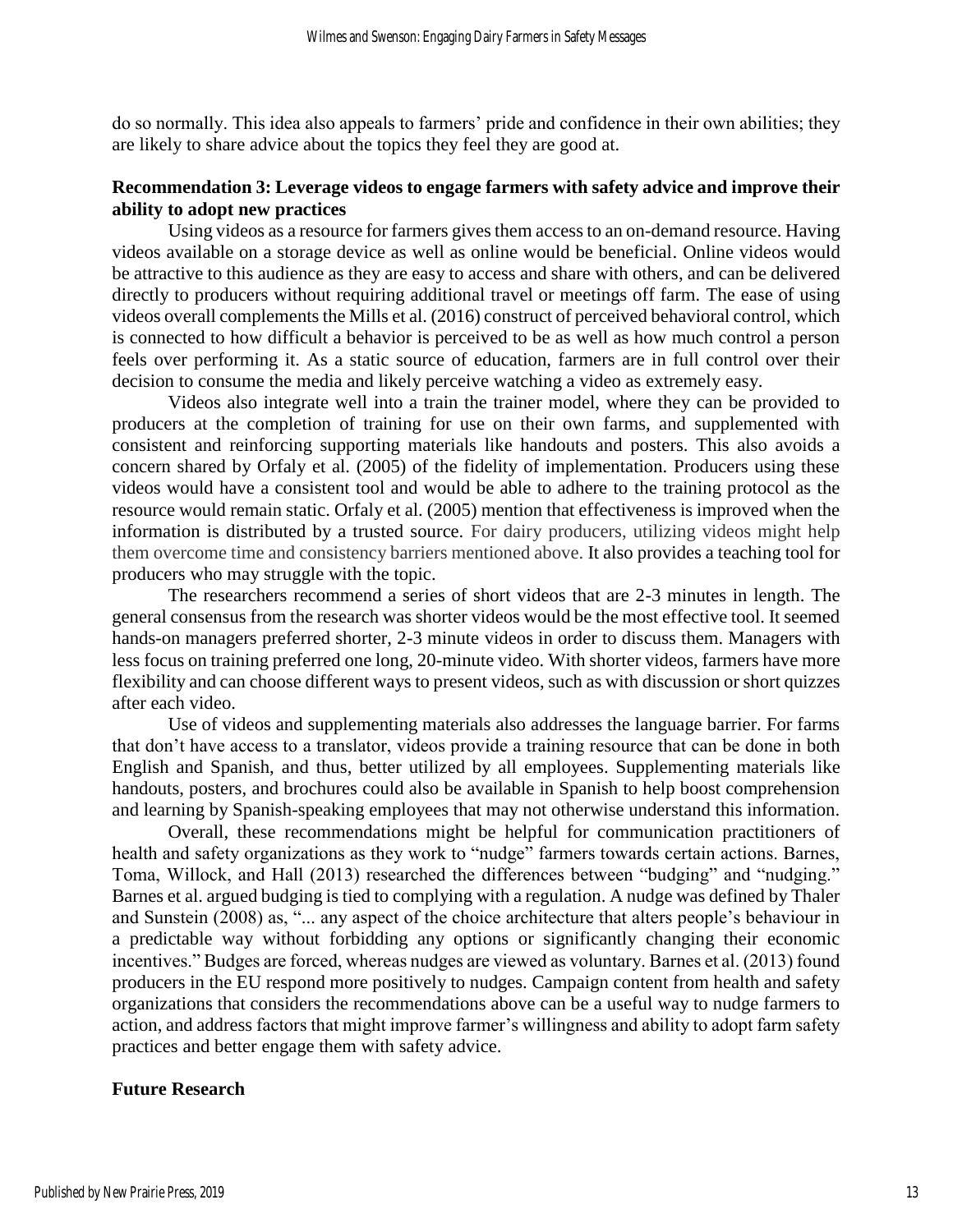Future research should be conducted with communicators at health and safety organizations across the country to see what strategies, channels, and formats they are currently leveraging and if there are challenges to implementing the aforementioned recommendations. Future research related to this topic could continue to explore the impact of word of mouth communication and specifically how it influences farmers' behavior. Additionally, more research on video formats and their effectiveness could aid in the creation of materials that best suit a farmer audience. Further research on farmers' willingness to participate in a train the trainer model could help influencers and other groups interested in creating safety programs for farmers. Some limitations to this research include the use of mid-size farms in the sample and a lack of contact with farm employees. Future additional research should discover if the moral norms and barriers extend to a larger sample and different types of farms, likely using more quantitative methods, and include employees in the sample.

#### **Conclusion**

In conclusion, this research helped identify themes in communicating with farmers about safety topics. To best reach dairy producers and get farm safety education onto their farms, a train the trainer model is recommended. Additionally, leveraging word-of-mouth communication can help spread farm safety messages even further. To keep messages constant and concise, videos can be used in several contexts. In addition, understanding the barriers that can hold farmers back from implementing farm safety practices can aid in the development of useful farm safety tools and resources for farmers. Key channels of communication for and influencers of dairy farmers should be used to target safety messaging. Communications such as agricultural publications, meetings and workshops, and even online videos all show promise in being effective tools to share messages. It is vital for both researchers and communicators to understand the moral norms and beliefs of farmers in relationship to practicing farm safety. Understanding how farmers learn new information and who they seek as information sources can aid communicators and others in properly nudging farmers and increasing their level of engagement with farm safety information. The ultimate goal is to work in partnership with farmers, influencers, and communicators to champion a safer farm.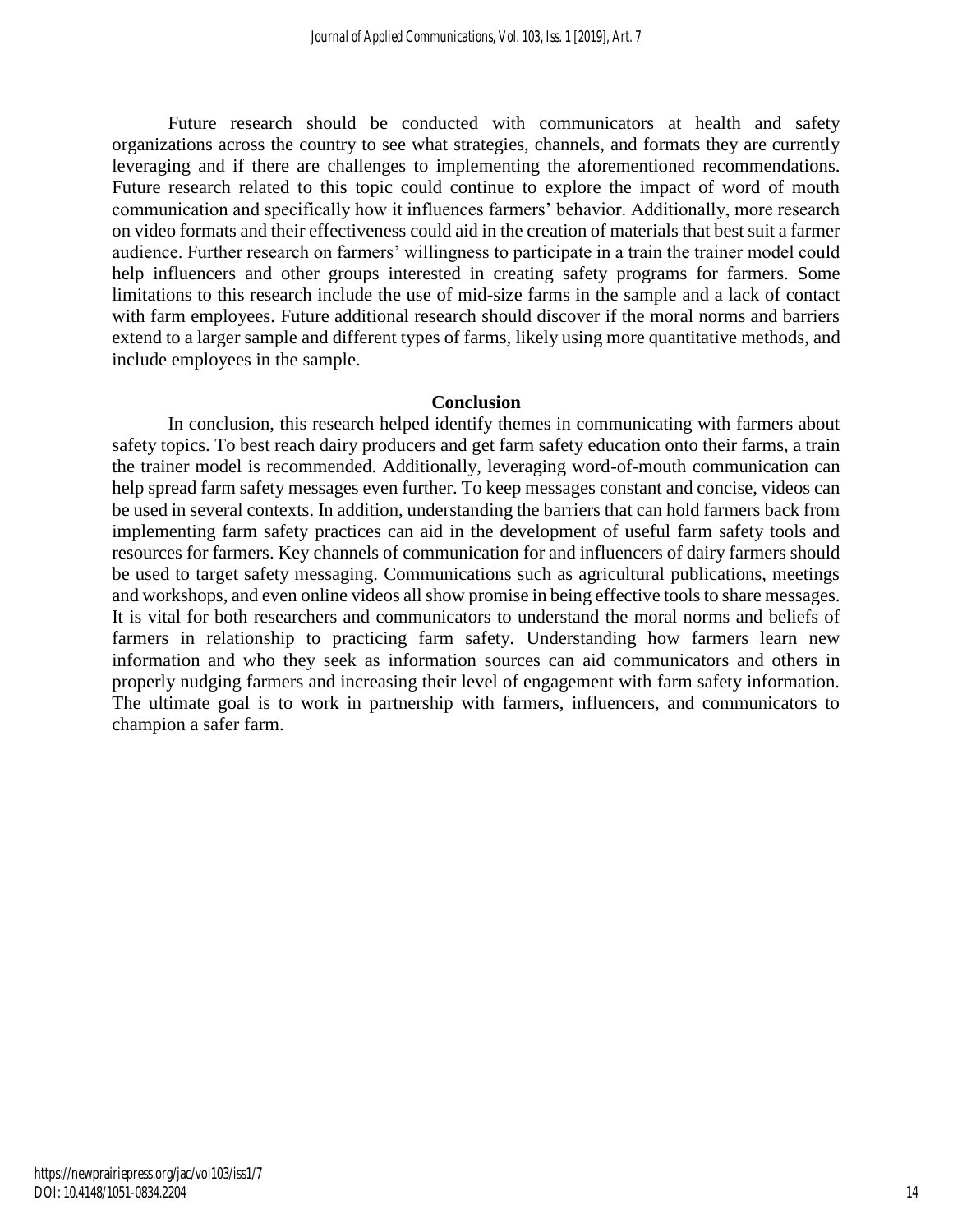#### **References**

- Allen, P. R., Naile, T. L., Vestal, T. A., & Dozier, M. (2014). Texas and Southwestern Cattle Raisers Association Members' preferred sources of animal health information. *Journal of Applied Communications, 98*(4), 99-112. doi:10.4148/1051-0834.1096
- Ajzen, I. (1985). From intentions to actions: A theory of planned behaviour. In: Kuhl, J., Beckman, J. (Editors), *Action-control: From cognition to behaviour*. Heidelberg: Springer. doi:10.1007/978-3-642-69746-3\_2
- Azjen, I. (1991). The theory of planned behavior. *Organizational Behavior and Human Decision Processes, 50*(2), 179-211. doi:10.1016/0749-5978(91)90020-T
- Azjen, I. and Fishbein, M. (1980). *Understanding attitudes and predicting social behavior.* Englewood Cliffs, NJ: Prentice Hall.
- Barnes, A. P., Toma, L., Willock, J., & Hall, C. (2012). Comparing a 'budge' to a 'nudge': Farmer responses to voluntary and compulsory compliance in a water quality management regime. *Journal of Rural Studies, 32*, 448-459. doi:10.1016/j.jrurstud.2012.09.006
- Baruch, Y. (1999). Response rate in academic studies: A comparative analysis. *Human Relations, 52*(4), 421-438. doi:10.1177/001872679905200401
- Brown, J. & Reingen, P.H. (1987). Social ties and word-of-mouth referral behavior. *Journal of Consumer Research, 14*(3), 350-362. doi:10.1086/209118
- Chiu, S., Cheyney, M., Ramirez, M., Gerr, F. (2015). Where do agricultural producers get safety and health information? *Journal of Agromedicine, 20*(3), 265-272. doi:10.1080/1059924x.2015.1045156
- Creswell, J.W. & Miller, D. L. (2000). Determining Validity in Qualitative Inquiry. *Theory in Practice, 39*(3), 124-130. doi: 10.1207/s15430421tip3903\_2
- deMarrais, K. (2004). Qualitative interview studies: Learning through experience. *Foundations for research: Methods of inquiry in education and the social sciences, 1*(1), 51-68.
- Dougherty, M. L. & Green, G. P. (2011). Local food tourism networks and word of mouth. *Journal of Extension, 49*(2). Retrieved from https://joe.org/joe/2011april/a5.php
- Doupharte, D. I., Rosecrance, J. C., Stallones, L., Reynolds, S. J., & Gilkey, D. P. (2009). Livestock-handling injuries in agriculture: An analysis of Colorado workers' compensation data. *American Journal of Industrial Medicine, 52*(5), 391-407. doi:10.1002/ajim.20686
- Doupharte, D. I., Stallones, L., Lunner Kolstrup, C., Nonnenmann, M. W., Pinzke, S., Hagevoort, G. R., … Lower, T. (2013). Work-related injuries and fatalities on dairy farm operations a global perspective. *Journal of Agromedicine, 18*, 256-264. doi:10.1080/1059924X.2013.796904
- Ellis-Iversen, J., Cook, A. J. C., Watson, E., Nielen, M., Larkin, L., Wooldridge, M., & Hogeveen, H. (2009). Perceptions, circumstances and motivators that influence implementation of zoonotic control programs on cattle farms. *Preventative Veterinary Medicine, 93*, 276-285. doi:10.1016/j.prevetmed.2009.11.005
- Evans, J. & Heiberger, S. (2016). Agricultural media coverage of farm safety: review of the literature. *Journal of Agromedicine, 21*(1), 91-105. doi:10.1080/1059924x.2015.1106376
- Fishbein, M. (2000). The role of theory in HIV prevention. *AIDS Care,* 12, 273-278.
- Fishbein, M. and Ajzen, I. (1975). *Belief, attitude, intention, and behavior: An introduction to theory and research.* Reading, MA: Addison-Wesley.
- Grandin, T. (1989). Behavioral Principles of Livestock Handling. *Professional Animal Scientist,*  1-11. Retrieved from [http://www.grandin.com/references/new.corral.html.](http://www.grandin.com/references/new.corral.html)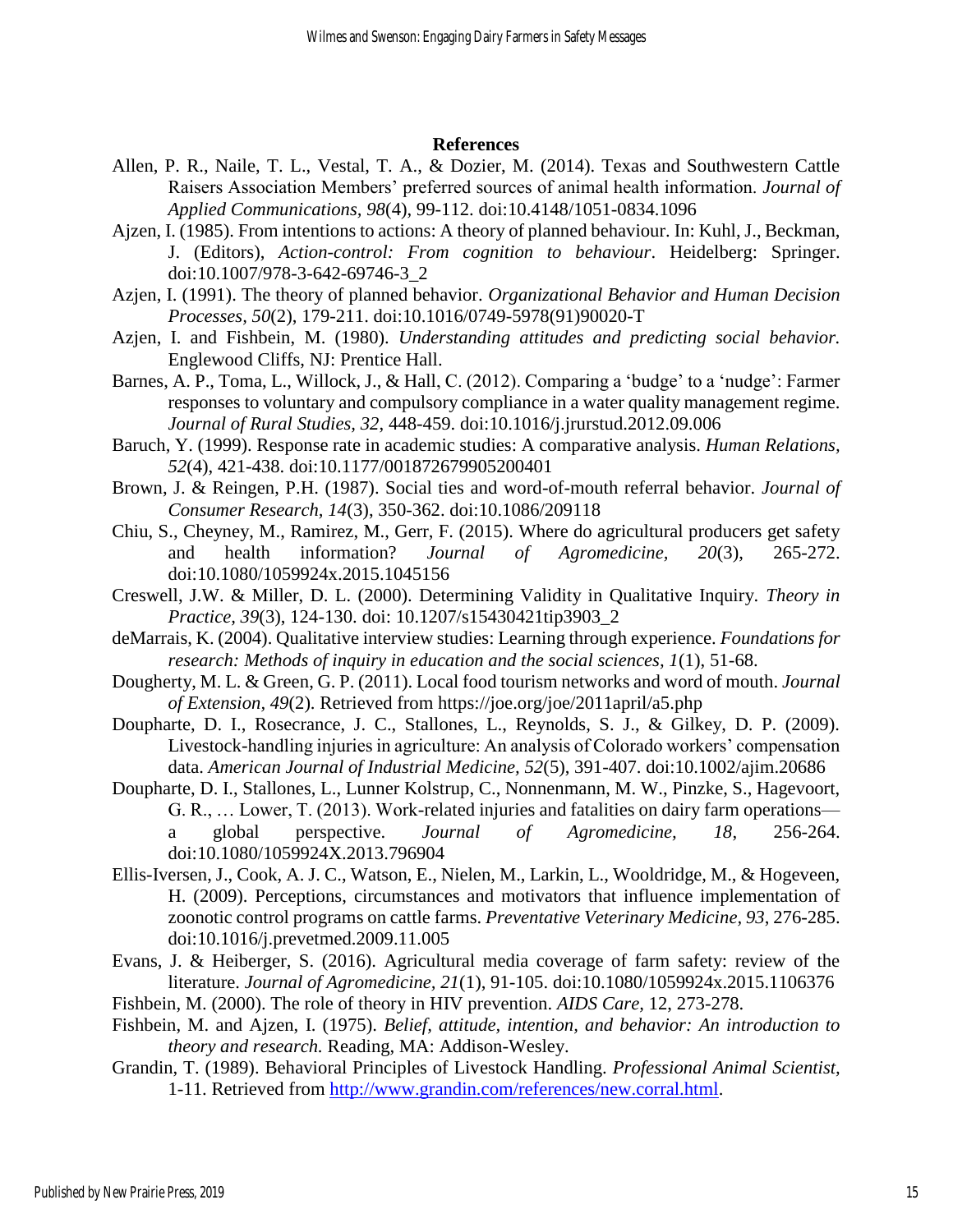- Grandin, T. (2003). Transferring the results of behavioral research to industry to improve animal welfare on the farm, ranch, and the slaughter plant. *Applied Animal Behavior Science, 81*, 215-228.
- Gualtieri, L. (2012). The potential for social media to educate farm families about health and safety for children. *Journal of Agromedicine, 17*(2), 232-239. doi:10.1080/1059924x.2012.658268
- Hemsworth, P.H. (2003). Human-animal interactions in livestock production. *Applied Animal Behavior Science, 81,* 185-198.
- Kalic, M. M., Frankenburger, J., Chaubey, I., Prokopy, L., Bowling, L. (2015). Adaptive targeting: Engaging farmers to improve targeting and adoption of agricultural conservation practices. *Journal of the American Water Resources Association, 51*(4), 973-991. doi:10.1111/1752- 1688.12336
- Kasperson, R. E., & Stallen, J. M. (1991). *Communication risk to the public: International perspectives.* Dordrecht, Netherlands: Kluwer Academic Publishers. doi:10.1007/978-94- 009-1952-5
- Lincoln, Y.S., & Guba, E.G. (1985). *Naturalistic Inquiry.* Newburry Park, CA: Sage Publications.
- Mills, J., Gaskell, P., Ingram, J., Dwyer, J., Reed, M., & Short, C. (2016). Engaging farmers in environmental management through a better understanding of behaviour. *Agriculture and Human Values, 34*(2), 283-299. doi:10.1007/s10460-016-9705-4
- Oreszczyn, S., Lane, A., & Carr, S. (2010). The role of networks of practice and webs of influencers on farmers' engagement with and learning about agricultural innovations. *Journal of Rural Studies, 26*, 404-417. doi:10.1016/j.jrurstud.2010.03.003
- Orfaly, R. A., Frances, J. C., Campbell, P., Whittemore, B., Joly, B., & Koh, H. (2005). Train-thetrainer as an educational model in public health preparedness. *Journal of Public Health Management and Practice, 11*(6), S123-S127. doi:10.1097/00124784-200511001-00021
- Petrea, R. E. (2001). The theory of planned behavior: Use and application in targeting agricultural safety and health interventions. *Journal of Agricultural Safety and Health, 7*(1), 7-19. doi:10.13031/2013.2603
- Román-Muñiz, I. N., Van Metre, D. C., Garry, F. B., Reynolds, S. J., Wailes, W. R., & Keefe, T.J. (2006). Training methods and association with worker injury on Colorado dairies. *Journal of Agromedicine, 11*(2), 19-26. doi:10.1300/J096v11n02\_05
- Rushen, J. & de Passille, A. (2010). The importance of good stockmanship and its benefits for the animals. In T. Grandin (Ed.), *Improving Animal Welfare: A Practical Approach* (pp. 50- 63). Wallingford, U.K.: CAB International.
- Strauss, A., & Corbin, J. (1998). *Basics of qualitative research: Techniques and procedures for developing grounded theory*. Thousand Oaks, CA: Sage.
- Sturges, J.E., & Hanrahan, K.J. (2004). Comparing telephone and face-to-face qualitative interviewing: A research note. *Qualitative Research, 4*(1), 107-118. doi:10.1177/1468794104041110
- Thaler, R., & Sunstein, C.R. (2008). *Nudge: Improving decisions about health, wealth, and happiness*. New Haven, CT: Yale University Press.
- United States Department of Agriculture Economic Research Service. (2016). *Number and geographical distribution of hired farmworkers* [Webpage]. Retrieved from https://www.ers.usda.gov/topics/farm-economy/farm-labor/background.aspx#Numbers